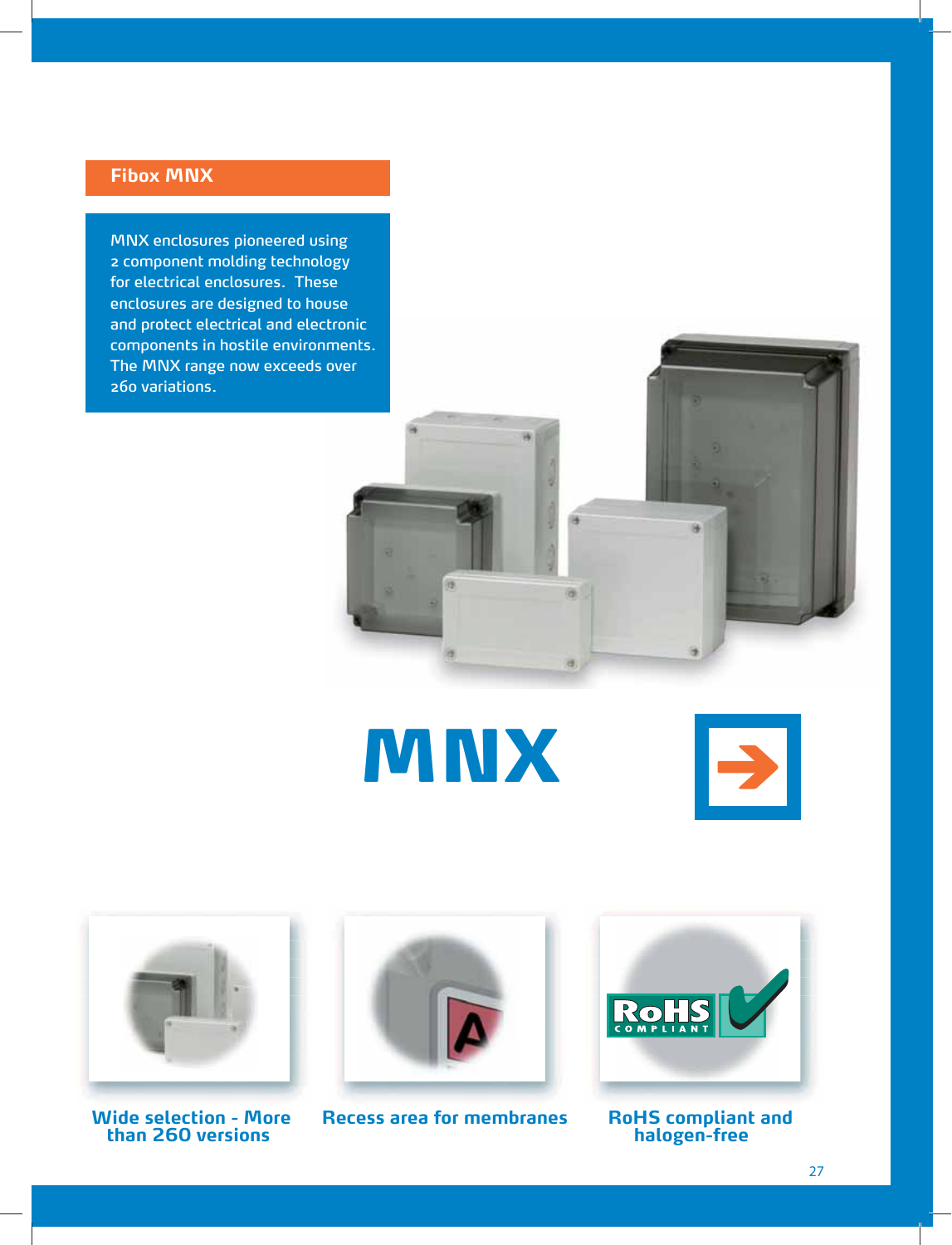## **Polycarbonate enclosure**

Please ask for Fibox mounting and machining service for terminal blocks and cable glands.

### **VERSATILE COVERS**

Gray opaque or smoked transparent polycarbonate covers provide a stylish finish to any installed equipment. Tooling may be cost effectively changed to customize covers for volume OEM applications.

### **FIBOX MNX PCM**

Enclosure features metric knock-outs molded in place for easy wiring.



### **FUNCTIONAL COVER SCREWS**

The enclosure is supplied with corrosion free plastic cover screws. An optional wing head screw can be snapped in place for opening without tools. Gray covers are supplied with gray screws. Smoked transparent covers are supplied with black screws.

# **HINGED INNER PANEL**

For instrumentation mounting, aluminum inner panels can be hinged right or left. Unique brackets allow mounting in either base or cover. The brackets permit mounting at variable depths.



**RUGGED HINGE** An optional corrosion free hinge is available. Mounted on the outside, attaching hardware is hidden by decorative covers.



**SWING PANEL**

尉

MEMBRANE KEYBOARD RECESS The cover features a slightly recessed area ideal for overlays and membrane key pads. Special cover available for sizes 150 and 175.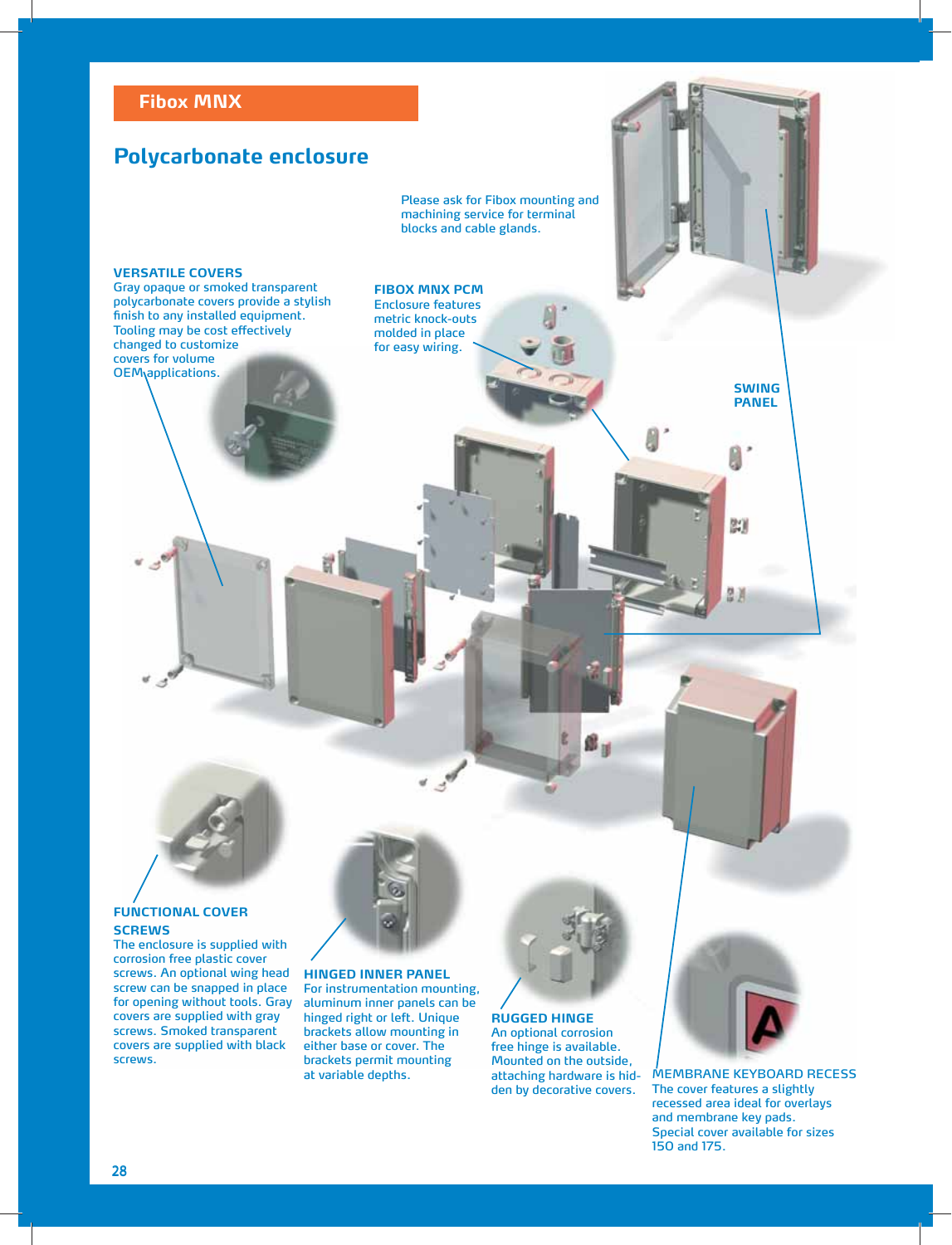



## **MNX PC 95L**

**3.9 x 3.9 UL Type 1, 4, 4X and 6**

| <b>Enclosures</b>                                                             |                                                                                                  |                                                                                                                      |                                                                                                                      |                                                                                                                                                      |
|-------------------------------------------------------------------------------|--------------------------------------------------------------------------------------------------|----------------------------------------------------------------------------------------------------------------------|----------------------------------------------------------------------------------------------------------------------|------------------------------------------------------------------------------------------------------------------------------------------------------|
| <b>Order symbol</b>                                                           | <b>UL Order symbol</b>                                                                           | <b>Dimensions inch</b>                                                                                               | <b>Dimensions mm</b>                                                                                                 | <b>Description</b>                                                                                                                                   |
| <b>PC 95/35 LG</b><br><b>PC 95/50 LG</b><br>PC 95/35 LT<br><b>PC 95/50 LT</b> | <b>UL PC 95/35 LG</b><br><b>UL PC 95/50 LG</b><br><b>UL PC 95/35 LT</b><br><b>UL PC 95/50 LT</b> | $3.9 \times 3.9 \times 1.4$<br>$3.9 \times 3.9 \times 2$<br>$3.9 \times 3.9 \times 1.4$<br>$3.9 \times 3.9 \times 2$ | $100 \times 100 \times 35$<br>$100 \times 100 \times 50$<br>$100 \times 100 \times 35$<br>$100 \times 100 \times 50$ | Enclosure, PC . Opaque cover<br>Enclosure, PC . Opaque cover<br>Enclosure, PC · Smoked transparent cover<br>Enclosure, PC · Smoked transparent cover |
| <b>Accessories</b>                                                            |                                                                                                  |                                                                                                                      |                                                                                                                      |                                                                                                                                                      |
| <b>Order symbol</b>                                                           | <b>Dimensions inch</b>                                                                           | <b>Dimensions mm</b>                                                                                                 | <b>Description</b>                                                                                                   |                                                                                                                                                      |
| <b>MIV 95</b><br>$B-3$<br>FP 22046                                            | $2.6 \times 3.1$<br>$1.4 \times 3.1$                                                             | 66 x 80<br>35 x 80                                                                                                   | Back Panel (Galvanized steel)<br><b>DIN-35 Mounting rail</b><br>Mounting foot kit (4 pcs) · incl. screws             |                                                                                                                                                      |

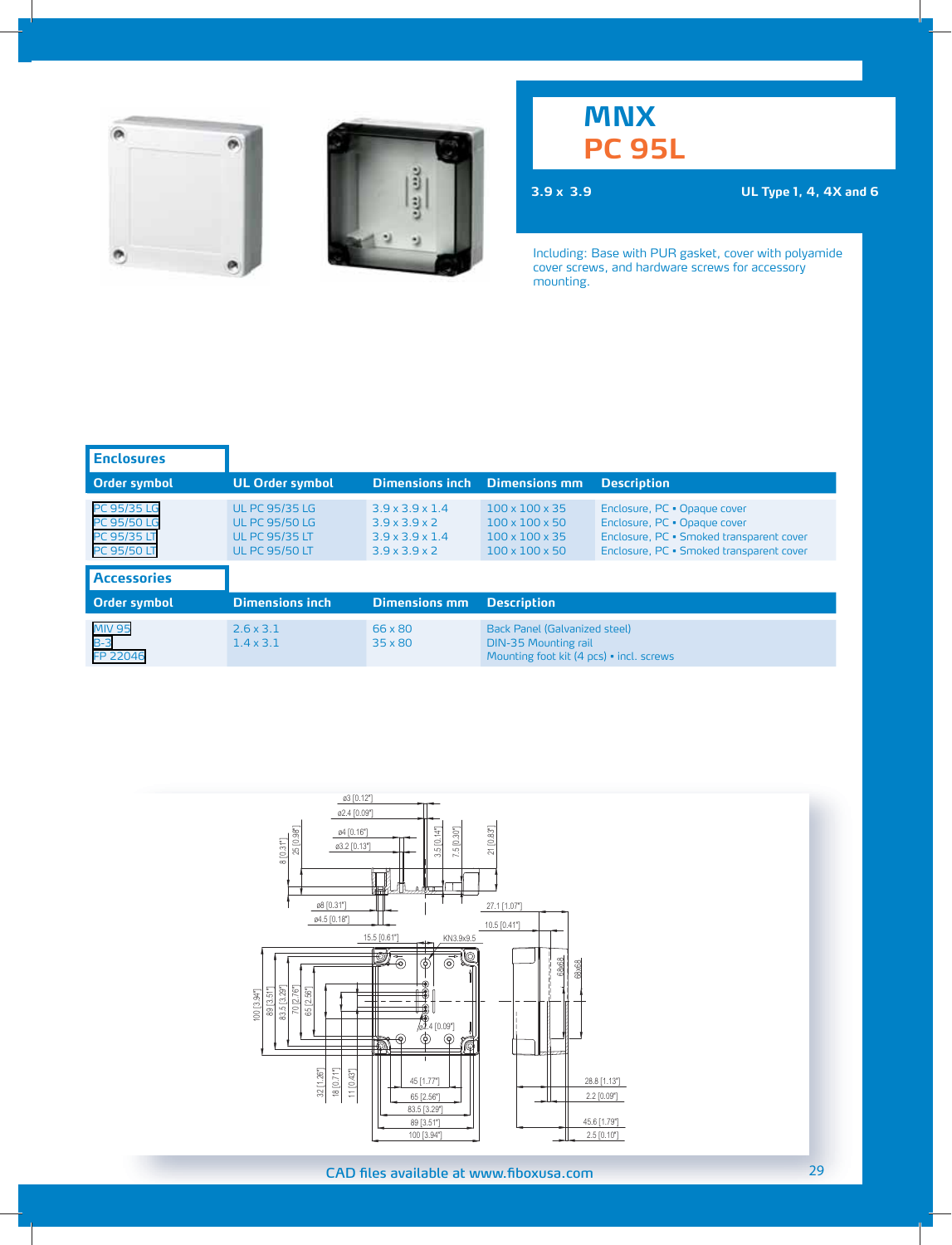## **MNX PC 95H**

### **3.9 x 3.9 UL Type 1, 4, 4X and 6**





| <b>Enclosures</b>                                                                    |                                                                                                  |                                                                                                                      |                                                                                                                      |                                                                                                                                                      |
|--------------------------------------------------------------------------------------|--------------------------------------------------------------------------------------------------|----------------------------------------------------------------------------------------------------------------------|----------------------------------------------------------------------------------------------------------------------|------------------------------------------------------------------------------------------------------------------------------------------------------|
| Order symbol                                                                         | <b>UL Order symbol</b>                                                                           | <b>Dimensions inch</b>                                                                                               | <b>Dimensions mm</b>                                                                                                 | <b>Description</b>                                                                                                                                   |
| <b>PC 95/60 HG</b><br><b>PC 95/75 HG</b><br><b>PC 95/60 HT</b><br><b>PC 95/75 HT</b> | <b>UL PC 95/60 HG</b><br><b>UL PC 95/75 HG</b><br><b>UL PC 95/60 HT</b><br><b>UL PC 95/75 HT</b> | $3.9 \times 3.9 \times 2.4$<br>$3.9 \times 3.9 \times 3$<br>$3.9 \times 3.9 \times 2.4$<br>$3.9 \times 3.9 \times 3$ | $100 \times 100 \times 60$<br>$100 \times 100 \times 75$<br>$100 \times 100 \times 60$<br>$100 \times 100 \times 75$ | Enclosure, PC . Opaque cover<br>Enclosure, PC . Opaque cover<br>Enclosure, PC · Smoked transparent cover<br>Enclosure, PC · Smoked transparent cover |
| <b>Accessories</b>                                                                   |                                                                                                  |                                                                                                                      |                                                                                                                      |                                                                                                                                                      |
| Order symbol                                                                         | <b>Dimensions inch</b>                                                                           | <b>Dimensions mm</b>                                                                                                 | <b>Description</b>                                                                                                   |                                                                                                                                                      |
| <b>MIV 95</b><br>$B-3$<br>FP 22046                                                   | $2.6 \times 3.1$<br>$1.4 \times 3.1$                                                             | 66 x 80<br>$35 \times 80$                                                                                            | Back Panel (Galvanized steel)<br><b>DIN-35 Mounting rail</b><br>Mounting foot kit (4 pcs) · incl. screws             |                                                                                                                                                      |

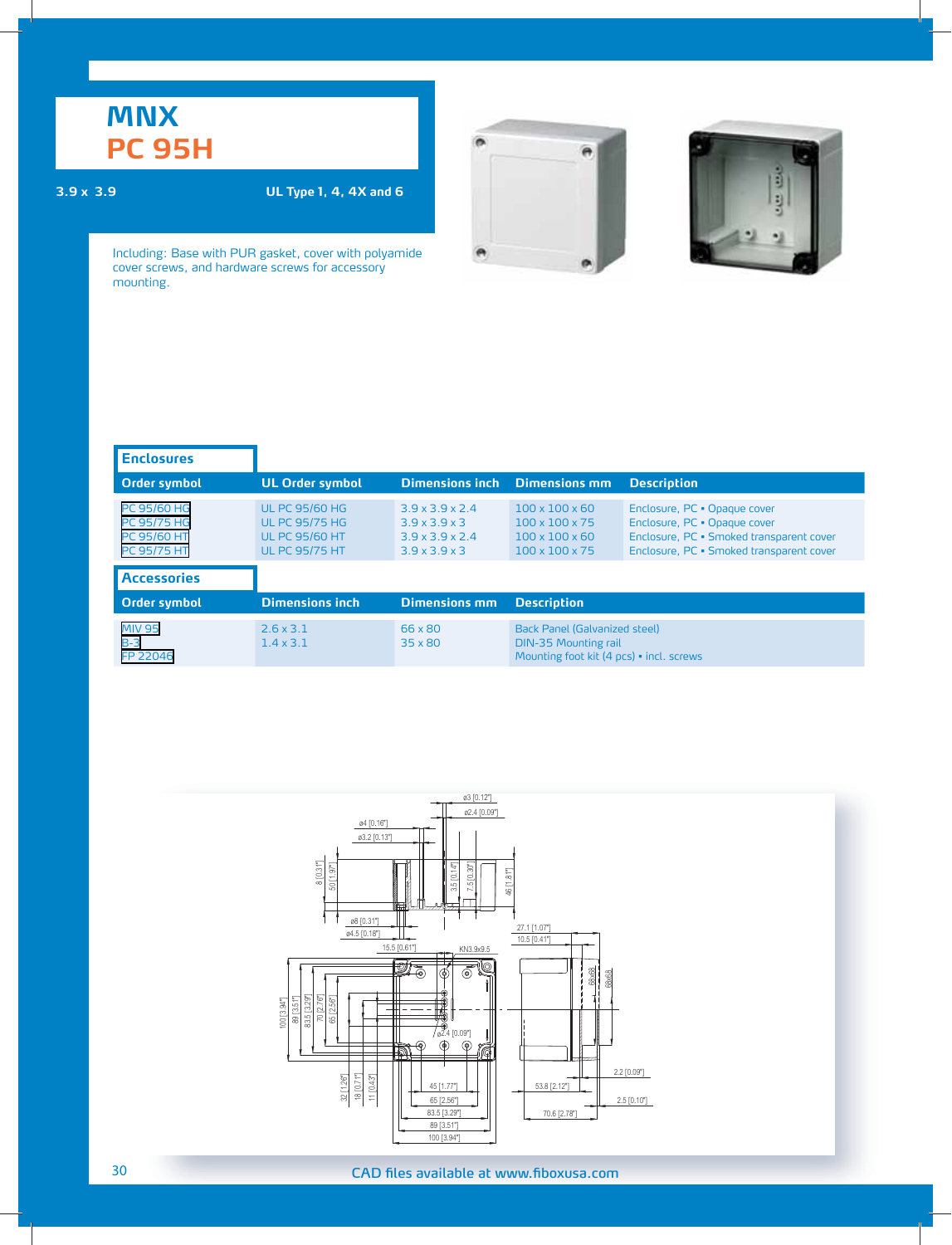



## **MNX PC 100L**

**5.1 x 3.1 UL Type 1, 4, 4X and 6**

| <b>Enclosures</b>                                                                                                                            |                                                                                                                                                                                                                |                                                                                                                                                                                                                           |                                                                                                                                                                                                                                       |                                                                                                                                                                                                                                                                                                              |
|----------------------------------------------------------------------------------------------------------------------------------------------|----------------------------------------------------------------------------------------------------------------------------------------------------------------------------------------------------------------|---------------------------------------------------------------------------------------------------------------------------------------------------------------------------------------------------------------------------|---------------------------------------------------------------------------------------------------------------------------------------------------------------------------------------------------------------------------------------|--------------------------------------------------------------------------------------------------------------------------------------------------------------------------------------------------------------------------------------------------------------------------------------------------------------|
| Order symbol                                                                                                                                 | <b>UL Order symbol</b>                                                                                                                                                                                         | <b>Dimensions inch</b>                                                                                                                                                                                                    | <b>Dimensions mm</b>                                                                                                                                                                                                                  | <b>Description</b>                                                                                                                                                                                                                                                                                           |
| PC 100/35 LG<br>PC 100/50 LG<br>PC 100/75 LG<br>PC 100/100 LG<br>PC 100/35 LT<br><b>PC 100/50 LT</b><br><b>PC 100/75 LT</b><br>PC 100/100 LT | <b>UL PC 100/35 LG</b><br><b>UL PC 100/50 LG</b><br><b>UL PC 100/75 LG</b><br><b>UL PC 100/100 LG</b><br><b>UL PC 100/35 LT</b><br><b>UL PC 100/50 LT</b><br><b>UL PC 100/75 LT</b><br><b>UL PC 100/100 LT</b> | 51x31x14<br>$5.1 \times 3.1 \times 2$<br>$5.1 \times 3.1 \times 3$<br>$5.1 \times 3.1 \times 3.9$<br>$5.1 \times 3.1 \times 1.4$<br>$5.1 \times 3.1 \times 2$<br>$5.1 \times 3.1 \times 3$<br>$5.1 \times 3.1 \times 3.9$ | $130 \times 80 \times 35$<br>$130 \times 80 \times 50$<br>130 x 80 x 75<br>$130 \times 80 \times 100$<br>$130 \times 80 \times 35$<br>$130 \times 80 \times 50$<br>130 x 80 x 75<br>$130 \times 80 \times 100$                        | Enclosure, PC . Opaque cover<br>Enclosure, PC . Opaque cover<br>Enclosure, PC . Opaque cover<br>Enclosure, PC . Opaque cover<br>Enclosure, PC · Smoked transparent cover<br>Enclosure, PC · Smoked transparent cover<br>Enclosure, PC · Smoked transparent cover<br>Enclosure, PC · Smoked transparent cover |
| <b>Accessories</b>                                                                                                                           |                                                                                                                                                                                                                |                                                                                                                                                                                                                           |                                                                                                                                                                                                                                       |                                                                                                                                                                                                                                                                                                              |
| Order symbol                                                                                                                                 | <b>Dimensions inch</b>                                                                                                                                                                                         | <b>Dimensions mm</b>                                                                                                                                                                                                      | <b>Description</b>                                                                                                                                                                                                                    |                                                                                                                                                                                                                                                                                                              |
| <b>MIV 100</b><br>MIV <sub>5</sub><br><b>MIV 10</b><br>FP A 100/130<br><b>HFP 130</b><br>FP 22046                                            | $3.9 \times 1.9$<br>$1.4 \times 2$<br>$1.4 \times 3.9$<br>$4.7 \times 2.4$                                                                                                                                     | $98 \times 48$<br>$35 \times 50$<br>$35 \times 100$<br>$120 \times 62$                                                                                                                                                    | Back Panel (Galvanized steel)<br><b>DIN-35 Mounting rail</b><br><b>DIN-35 Mounting rail</b><br>Front panel (Aluminum)<br>Front panel hinge series for FP A 100-125 • (2 pcs) incl. screws<br>Mounting foot kit (4 pcs) · incl. screws |                                                                                                                                                                                                                                                                                                              |

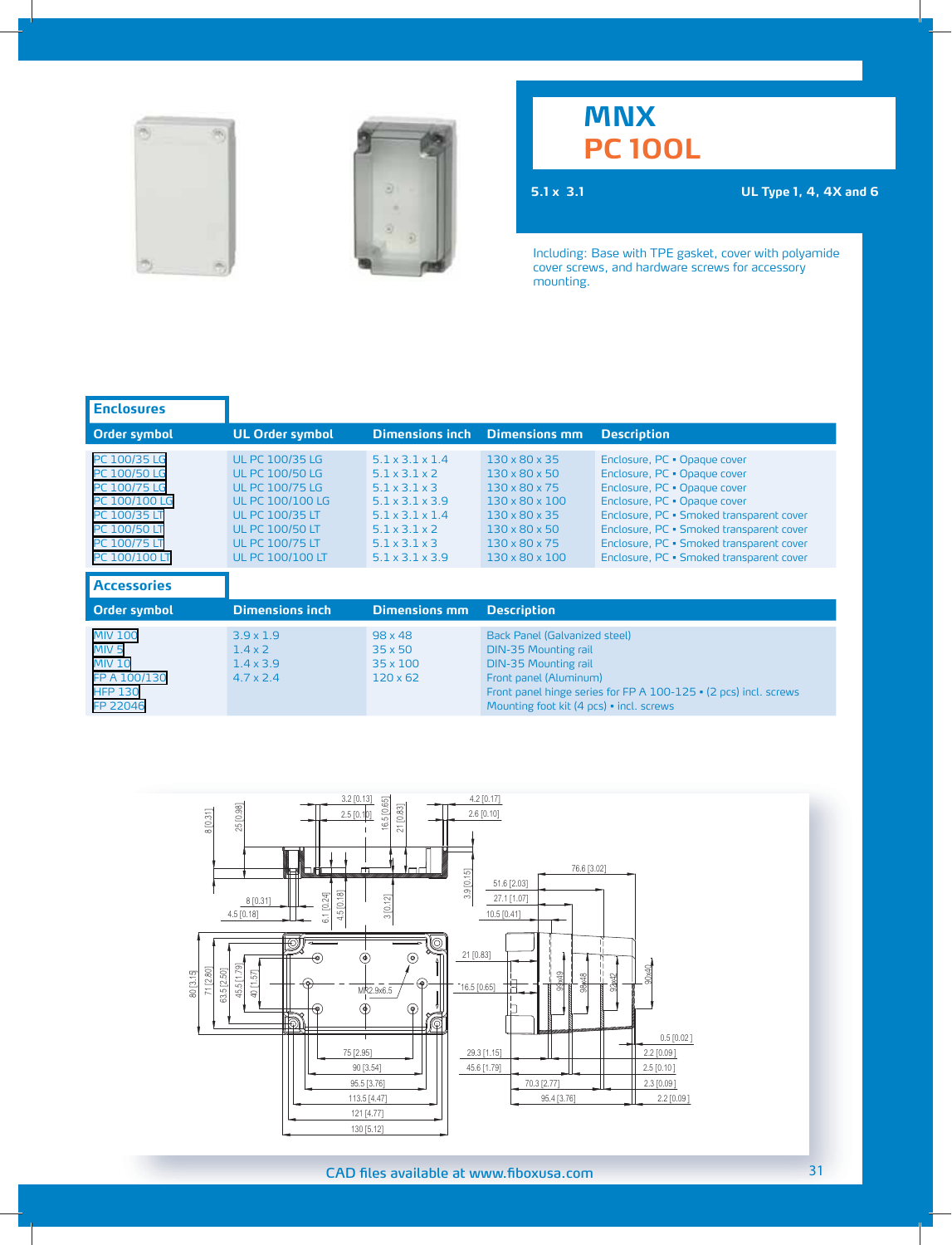# **MNX PC 100H**

### **5.1 x 3.1 UL Type 1, 4, 4X and 6**





| <b>Enclosures</b>                                                                                                                |                                                                                                                                                                                                                  |                                                                                                                                                                                                                               |                                                                                                                                                                                                                                              |                                                                                                                                                                                                                                                                                                              |
|----------------------------------------------------------------------------------------------------------------------------------|------------------------------------------------------------------------------------------------------------------------------------------------------------------------------------------------------------------|-------------------------------------------------------------------------------------------------------------------------------------------------------------------------------------------------------------------------------|----------------------------------------------------------------------------------------------------------------------------------------------------------------------------------------------------------------------------------------------|--------------------------------------------------------------------------------------------------------------------------------------------------------------------------------------------------------------------------------------------------------------------------------------------------------------|
| Order symbol                                                                                                                     | <b>UL Order symbol</b>                                                                                                                                                                                           | <b>Dimensions inch</b>                                                                                                                                                                                                        | <b>Dimensions mm</b>                                                                                                                                                                                                                         | <b>Description</b>                                                                                                                                                                                                                                                                                           |
| PC 100/60 HG<br>PC 100/75 HG<br>PC 100/100 HG<br>PC 100/125 HG<br>PC 100/60 HT<br>PC 100/75 HT<br>PC 100/100 HT<br>PC 100/125 HT | <b>UL PC 100/60 HG</b><br><b>UL PC 100/75 HG</b><br><b>UL PC 100/100 HG</b><br><b>UL PC 100/125 HG</b><br><b>UL PC 100/60 HT</b><br><b>UL PC 100/75 HT</b><br><b>UL PC 100/100 HT</b><br><b>UL PC 100/125 HT</b> | 51x31x24<br>$5.1 \times 3.1 \times 3$<br>$5.1 \times 3.1 \times 3.9$<br>$5.1 \times 3.1 \times 4.9$<br>$5.1 \times 3.1 \times 2.4$<br>$5.1 \times 3.1 \times 3$<br>$5.1 \times 3.1 \times 3.9$<br>$5.1 \times 3.1 \times 4.9$ | $130 \times 80 \times 60$<br>130 x 80 x 75<br>$130 \times 80 \times 100$<br>130 x 80 x 125<br>$130 \times 80 \times 60$<br>130 x 80 x 75<br>130 x 80 x 100<br>$130 \times 80 \times 125$                                                     | Enclosure, PC . Opaque cover<br>Enclosure, PC . Opaque cover<br>Enclosure, PC . Opaque cover<br>Enclosure, PC . Opaque cover<br>Enclosure, PC · Smoked transparent cover<br>Enclosure, PC · Smoked transparent cover<br>Enclosure, PC · Smoked transparent cover<br>Enclosure, PC · Smoked transparent cover |
| <b>Accessories</b>                                                                                                               |                                                                                                                                                                                                                  |                                                                                                                                                                                                                               |                                                                                                                                                                                                                                              |                                                                                                                                                                                                                                                                                                              |
| Order symbol                                                                                                                     | <b>Dimensions inch</b>                                                                                                                                                                                           | <b>Dimensions mm</b>                                                                                                                                                                                                          | <b>Description</b>                                                                                                                                                                                                                           |                                                                                                                                                                                                                                                                                                              |
| <b>MIV 100</b><br>MIV <sub>5</sub><br><b>MIV 10</b><br>FP A 100/130<br><b>HFP 130</b><br>FP 22046                                | $3.9 \times 1.9$<br>$1.4 \times 2$<br>$1.4 \times 3.9$<br>$4.7 \times 2.4$                                                                                                                                       | $98 \times 48$<br>$35 \times 50$<br>$35 \times 100$<br>$120 \times 62$                                                                                                                                                        | <b>Back Panel (Galvanized steel)</b><br><b>DIN-35 Mounting rail</b><br><b>DIN-35 Mounting rail</b><br>Front panel (Aluminum)<br>Front panel hinge series for FP A 100-125 • (2 pcs) incl. screws<br>Mounting foot kit (4 pcs) • incl. screws |                                                                                                                                                                                                                                                                                                              |

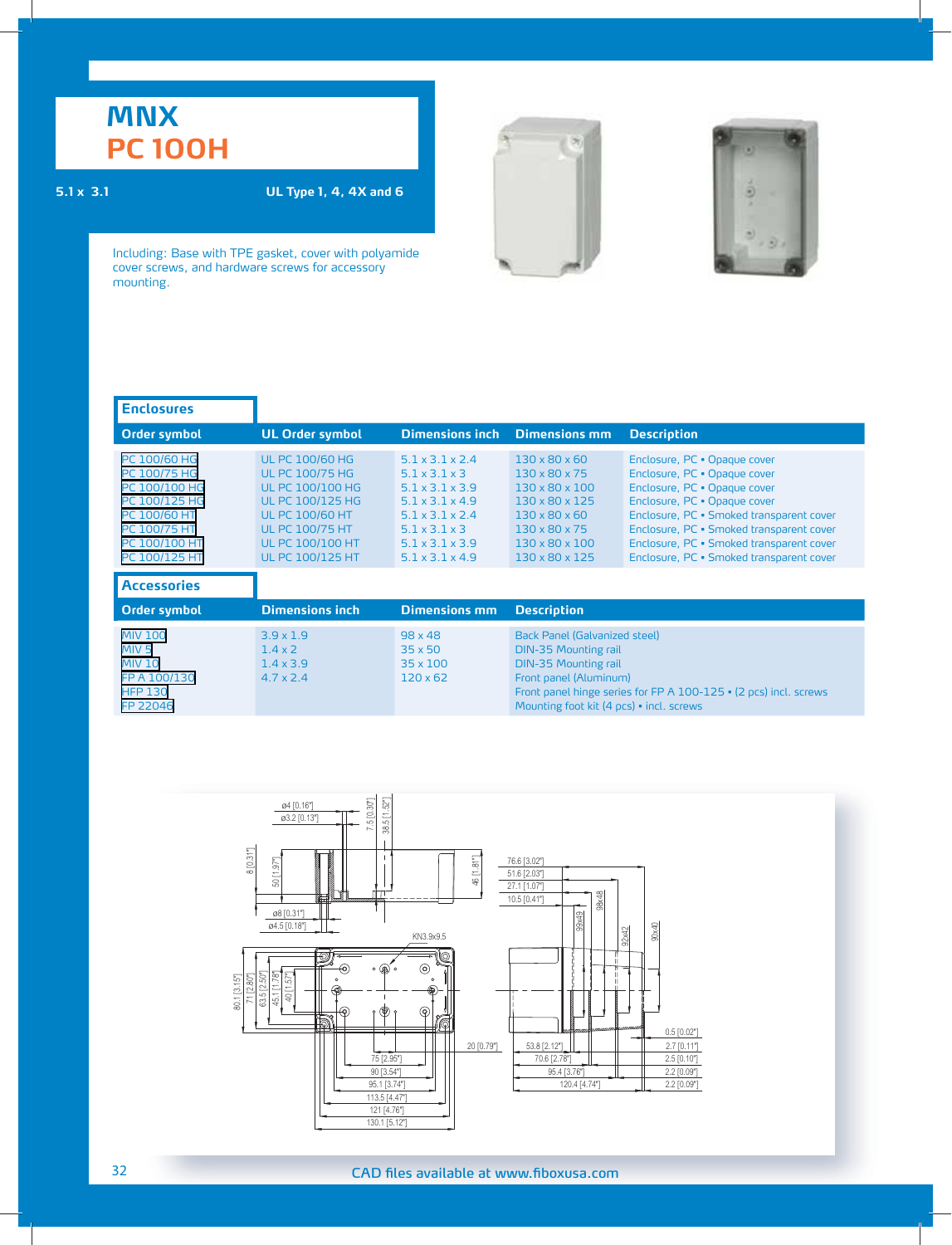



## **MNX PC 125L**

**5.1 x 5.1 UL Type 1, 4, 4X and 6**

| <b>Enclosures</b>                                                                                                                     |                                                                                                                                                                                                         |                                                                                                                                                                                                                                              |                                                                                                                                                                                                                        |                                                                                                                                                                                                                                                                                                              |
|---------------------------------------------------------------------------------------------------------------------------------------|---------------------------------------------------------------------------------------------------------------------------------------------------------------------------------------------------------|----------------------------------------------------------------------------------------------------------------------------------------------------------------------------------------------------------------------------------------------|------------------------------------------------------------------------------------------------------------------------------------------------------------------------------------------------------------------------|--------------------------------------------------------------------------------------------------------------------------------------------------------------------------------------------------------------------------------------------------------------------------------------------------------------|
| Order symbol                                                                                                                          | <b>UL Order symbol</b>                                                                                                                                                                                  | <b>Dimensions inch</b>                                                                                                                                                                                                                       | <b>Dimensions mm</b>                                                                                                                                                                                                   | <b>Description</b>                                                                                                                                                                                                                                                                                           |
| PC 125/35 LG<br>PC 125/50 LG<br>PC 125/75 LG<br>PC 125/100 LG<br>PC 125/35 LT<br>PC 125/50 LT<br><b>PC 125/75 LT</b><br>PC 125/100 LT | <b>UL PC 125/35 LG</b><br><b>UL PC 125/50 LG</b><br><b>UL PC 125/75 LG</b><br>UL PC 125/100 LG<br><b>UL PC 125/35 LT</b><br><b>UL PC 125/50 LT</b><br><b>UL PC 125/75 LT</b><br><b>UL PC 125/100 LT</b> | $5.1 \times 5.1 \times 1.4$<br>$5.1 \times 5.1 \times 2$<br>$5.1 \times 5.1 \times 3$<br>$5.1 \times 5.1 \times 3.9$<br>$5.1 \times 5.1 \times 1.4$<br>$5.1 \times 5.1 \times 2$<br>$5.1 \times 5.1 \times 3$<br>$5.1 \times 5.1 \times 3.9$ | $130 \times 130 \times 35$<br>$130 \times 130 \times 50$<br>$130 \times 130 \times 75$<br>130 x 130 x 100<br>$130 \times 130 \times 35$<br>$130 \times 130 \times 50$<br>$130 \times 130 \times 75$<br>130 x 130 x 100 | Enclosure, PC . Opaque cover<br>Enclosure, PC · Opaque cover<br>Enclosure, PC . Opaque cover<br>Enclosure, PC . Opaque cover<br>Enclosure, PC · Smoked transparent cover<br>Enclosure, PC • Smoked transparent cover<br>Enclosure, PC · Smoked transparent cover<br>Enclosure, PC · Smoked transparent cover |
| <b>Accessories</b>                                                                                                                    |                                                                                                                                                                                                         |                                                                                                                                                                                                                                              |                                                                                                                                                                                                                        |                                                                                                                                                                                                                                                                                                              |
| <b>Order symbol</b>                                                                                                                   | <b>Dimensions inch</b>                                                                                                                                                                                  | <b>Dimensions mm</b>                                                                                                                                                                                                                         | <b>Description</b>                                                                                                                                                                                                     |                                                                                                                                                                                                                                                                                                              |
| <b>MIV 125</b><br><b>MIV 10</b><br>FP A 125/130<br><b>HFP 130</b><br>FP 22046                                                         | $3.9 \times 3.9$<br>$1.4 \times 3.9$<br>$4.7 \times 4.4$                                                                                                                                                | $98 \times 98$<br>$35 \times 100$<br>$120 \times 112$                                                                                                                                                                                        | Back Panel (Galvanized steel)<br><b>DIN-35 Mounting rail</b><br>Front panel (Aluminum)<br>Front panel hinge series for FP A 100-125 • (2 pcs) incl. screws<br>Mounting foot kit (4 pcs) · incl. screws                 |                                                                                                                                                                                                                                                                                                              |

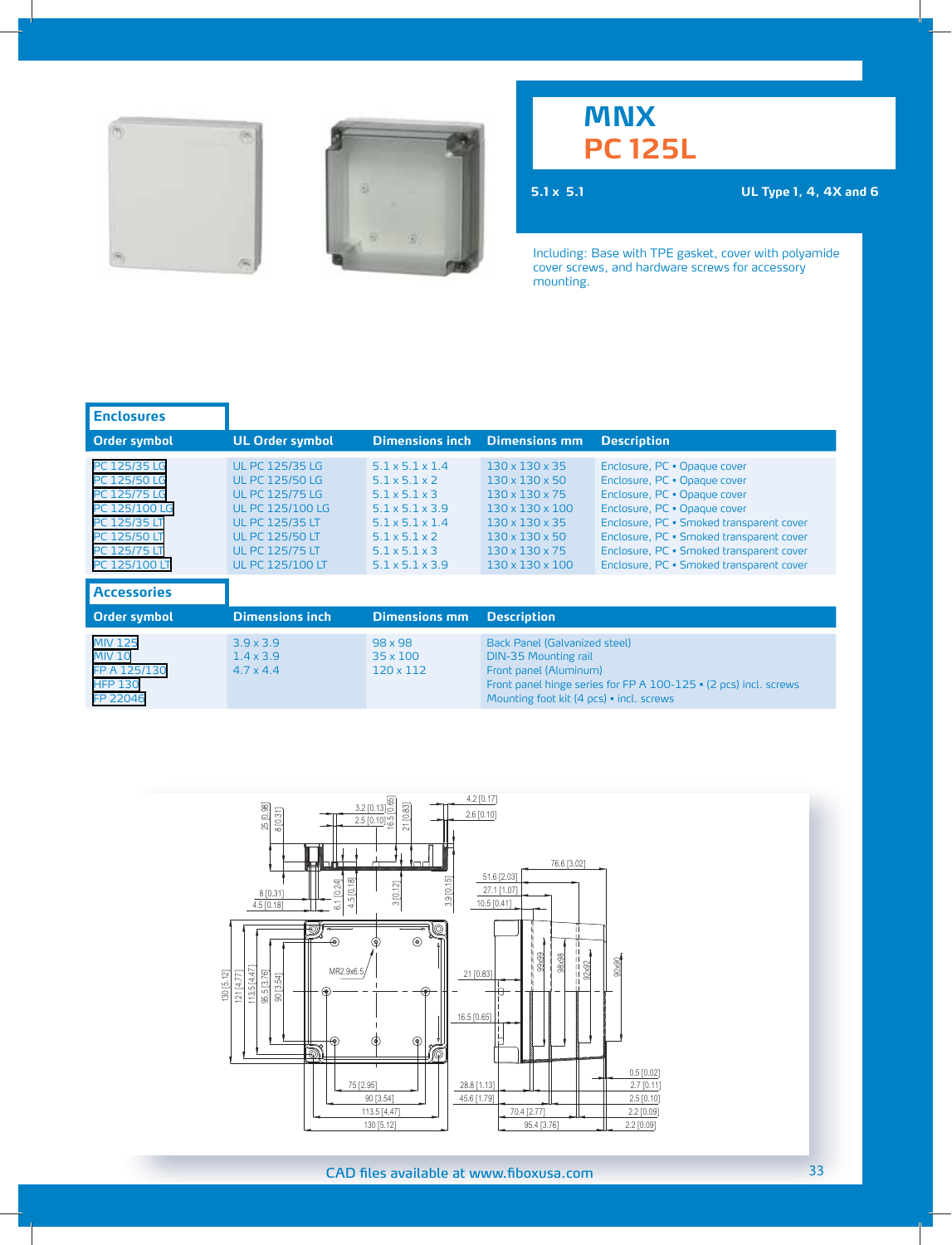# **MNX PC 125H**

### **5.1 x 5.1 UL Type 1, 4, 4X and 6**





| <b>Enclosures</b>                                                                                                                |                                                                                                                                                                                                                  |                                                                                                                                                                                                                                                  |                                                                                                                                                                                                                          |                                                                                                                                                                                                                                                                                                              |
|----------------------------------------------------------------------------------------------------------------------------------|------------------------------------------------------------------------------------------------------------------------------------------------------------------------------------------------------------------|--------------------------------------------------------------------------------------------------------------------------------------------------------------------------------------------------------------------------------------------------|--------------------------------------------------------------------------------------------------------------------------------------------------------------------------------------------------------------------------|--------------------------------------------------------------------------------------------------------------------------------------------------------------------------------------------------------------------------------------------------------------------------------------------------------------|
| <b>Order symbol</b>                                                                                                              | <b>UL Order symbol</b>                                                                                                                                                                                           | <b>Dimensions inch</b>                                                                                                                                                                                                                           | <b>Dimensions mm</b>                                                                                                                                                                                                     | <b>Description</b>                                                                                                                                                                                                                                                                                           |
| PC 125/60 HG<br>PC 125/75 HG<br>PC 125/100 HG<br>PC 125/125 HG<br>PC 125/60 HT<br>PC 125/75 HT<br>PC 125/100 HT<br>PC 125/125 HT | <b>UL PC 125/60 HG</b><br><b>UL PC 125/75 HG</b><br><b>UL PC 125/100 HG</b><br><b>UL PC 125/125 HG</b><br><b>UL PC 125/60 HT</b><br><b>UL PC 125/75 HT</b><br><b>UL PC 125/100 HT</b><br><b>UL PC 125/125 HT</b> | $5.1 \times 5.1 \times 2.4$<br>$5.1 \times 5.1 \times 3$<br>$5.1 \times 5.1 \times 3.9$<br>$5.1 \times 5.1 \times 4.9$<br>$5.1 \times 5.1 \times 2.4$<br>$5.1 \times 5.1 \times 3$<br>$5.1 \times 5.1 \times 3.9$<br>$5.1 \times 5.1 \times 4.9$ | $130 \times 130 \times 60$<br>$130 \times 130 \times 75$<br>130 x 130 x 100<br>$130 \times 130 \times 125$<br>$130 \times 130 \times 60$<br>$130 \times 130 \times 75$<br>130 x 130 x 100<br>$130 \times 130 \times 125$ | Enclosure, PC . Opaque cover<br>Enclosure, PC . Opaque cover<br>Enclosure, PC . Opaque cover<br>Enclosure, PC . Opaque cover<br>Enclosure, PC · Smoked transparent cover<br>Enclosure, PC · Smoked transparent cover<br>Enclosure, PC · Smoked transparent cover<br>Enclosure, PC · Smoked transparent cover |
| <b>Accessories</b>                                                                                                               |                                                                                                                                                                                                                  |                                                                                                                                                                                                                                                  |                                                                                                                                                                                                                          |                                                                                                                                                                                                                                                                                                              |
| <b>Order symbol</b>                                                                                                              | <b>Dimensions inch</b>                                                                                                                                                                                           | <b>Dimensions mm</b>                                                                                                                                                                                                                             | <b>Description</b>                                                                                                                                                                                                       |                                                                                                                                                                                                                                                                                                              |
| <b>MIV 125</b><br><b>MIV 10</b><br>FP A 125/130<br><b>HFP 130</b><br>FP 22046                                                    | $3.9 \times 3.9$<br>$1.4 \times 3.9$<br>$4.7 \times 4.4$                                                                                                                                                         | $98 \times 98$<br>$35 \times 100$<br>120 x 112                                                                                                                                                                                                   | Back Panel (Galvanized steel)<br><b>DIN-35 Mounting rail</b><br>Front panel (Aluminum)<br>Front panel hinge series for FP A 100-125 • (2 pcs) incl. screws<br>Mounting foot kit (4 pcs) · incl. screws                   |                                                                                                                                                                                                                                                                                                              |

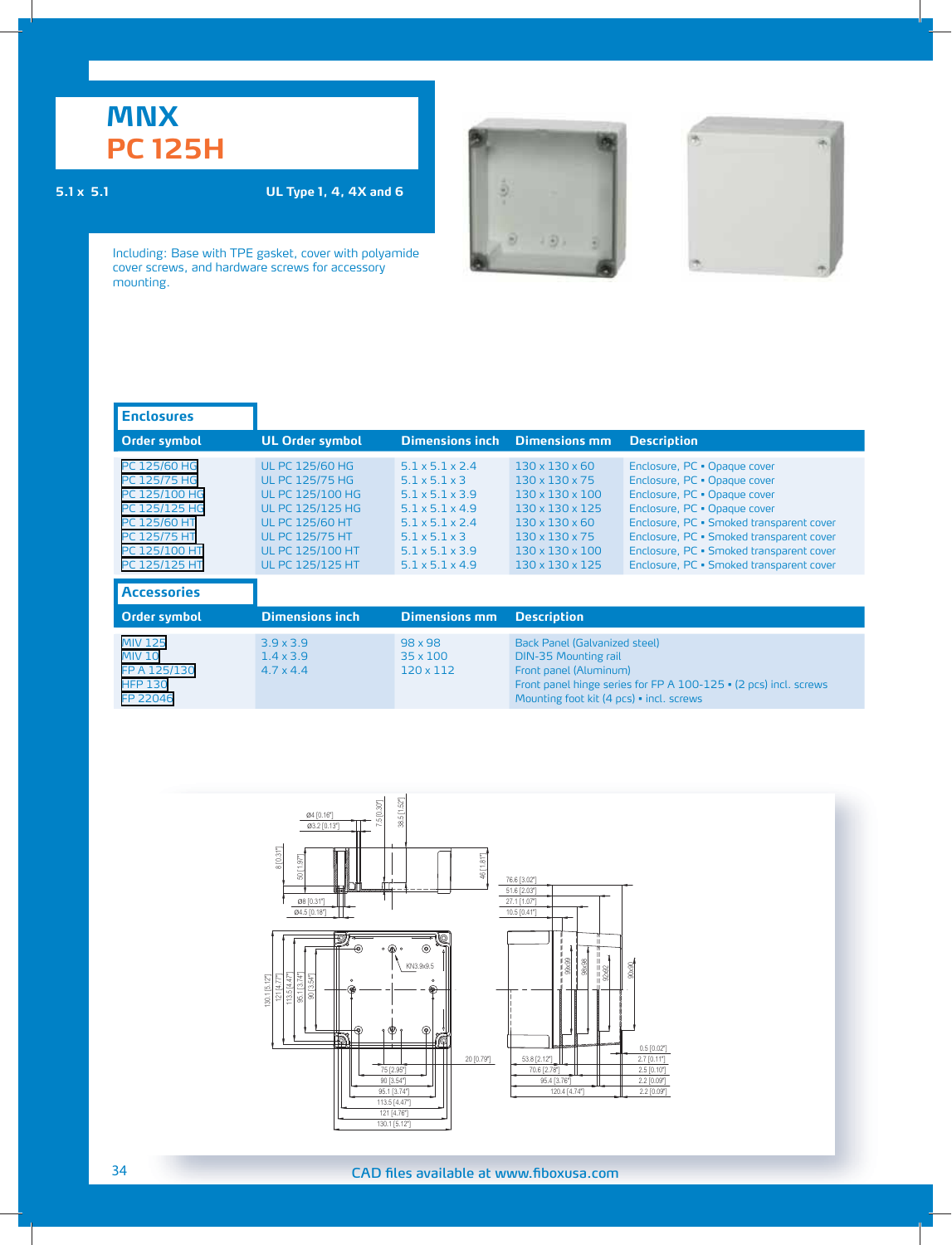



## **MNX PC 150L**

**7.1 x 5.1 UL Type 1, 4, 4X and 6**

| <b>Enclosures</b>                                                                                                                                                |                                                                                                                                                                                                                                                                      |                                                                                                                                                                                                                                                                                         |                                                                                                                                                                                                                                              |                                                                                                                                                                                                                                                                                                                                                                                          |  |
|------------------------------------------------------------------------------------------------------------------------------------------------------------------|----------------------------------------------------------------------------------------------------------------------------------------------------------------------------------------------------------------------------------------------------------------------|-----------------------------------------------------------------------------------------------------------------------------------------------------------------------------------------------------------------------------------------------------------------------------------------|----------------------------------------------------------------------------------------------------------------------------------------------------------------------------------------------------------------------------------------------|------------------------------------------------------------------------------------------------------------------------------------------------------------------------------------------------------------------------------------------------------------------------------------------------------------------------------------------------------------------------------------------|--|
| Order symbol                                                                                                                                                     | <b>UL Order symbol</b>                                                                                                                                                                                                                                               | <b>Dimensions inch</b>                                                                                                                                                                                                                                                                  | <b>Dimensions mm</b>                                                                                                                                                                                                                         | <b>Description</b>                                                                                                                                                                                                                                                                                                                                                                       |  |
| PC 150/35 LG<br>PC 150/50 LG<br>PC 150/75 LG<br>PC 150/100 LG<br>PC 150/125 LG<br>PC 150/35 LT<br>PC 150/50 LT<br>PC 150/75 LT<br>PC 150/100 LT<br>PC 150/125 LT | <b>UL PC 150/35 LG</b><br><b>UL PC 150/50 LG</b><br><b>UL PC 150/75 LG</b><br><b>UL PC 150/100 LG</b><br><b>UL PC 150/125 LG</b><br><b>UL PC 150/35 LT</b><br><b>UL PC 150/50 LT</b><br><b>UL PC 150/75 LT</b><br><b>UL PC 150/100 LT</b><br><b>UL PC 150/125 LT</b> | 71x51x14<br>$7.1 \times 5.1 \times 2$<br>$7.1 \times 5.1 \times 3$<br>$7.1 \times 5.1 \times 3.9$<br>$7.1 \times 5.1 \times 4.9$<br>$7.1 \times 5.1 \times 1.4$<br>$7.1 \times 5.1 \times 2$<br>$7.1 \times 5.1 \times 3$<br>$7.1 \times 5.1 \times 3.9$<br>$7.1 \times 5.1 \times 4.9$ | 180 x 130 x 35<br>$180 \times 130 \times 50$<br>180 x 130 x 75<br>180 x 130 x 100<br>180 x 130 x 125<br>$180 \times 130 \times 35$<br>$180 \times 130 \times 50$<br>180 x 130 x 75<br>180 x 130 x 100<br>180 x 130 x 125                     | Enclosure, PC . Opaque cover<br>Enclosure, PC · Opaque cover<br>Enclosure, PC · Opaque cover<br>Enclosure, PC · Opaque cover<br>Enclosure, PC . Opaque cover<br>Enclosure, PC · Smoked transparent cover<br>Enclosure, PC · Smoked transparent cover<br>Enclosure, PC · Smoked transparent cover<br>Enclosure, PC · Smoked transparent cover<br>Enclosure, PC · Smoked transparent cover |  |
| <b>Accessories</b>                                                                                                                                               |                                                                                                                                                                                                                                                                      |                                                                                                                                                                                                                                                                                         |                                                                                                                                                                                                                                              |                                                                                                                                                                                                                                                                                                                                                                                          |  |
| <b>Order symbol</b>                                                                                                                                              | <b>Dimensions inch</b>                                                                                                                                                                                                                                               | <b>Dimensions mm</b>                                                                                                                                                                                                                                                                    | <b>Description</b>                                                                                                                                                                                                                           |                                                                                                                                                                                                                                                                                                                                                                                          |  |
| <b>MIV 150</b><br><b>MIV 10</b><br><b>MIV 15</b><br>FP A 150/180<br><b>HFP 180</b><br>FP 22046                                                                   | $5.8 \times 3.9$<br>$1.4 \times 3.9$<br>$1.4 \times 5.9$<br>$6.7 \times 4.4$                                                                                                                                                                                         | 148 x 98<br>$35 \times 100$<br>$35 \times 150$<br>170 x 112                                                                                                                                                                                                                             | <b>Back Panel (Galvanized steel)</b><br><b>DIN-35 Mounting rail</b><br><b>DIN-35 Mounting rail</b><br>Front panel (Aluminum)<br>Front panel hinge series for FP A 150-200 • (2 pcs) incl. screws<br>Mounting foot kit (4 pcs) · incl. screws |                                                                                                                                                                                                                                                                                                                                                                                          |  |

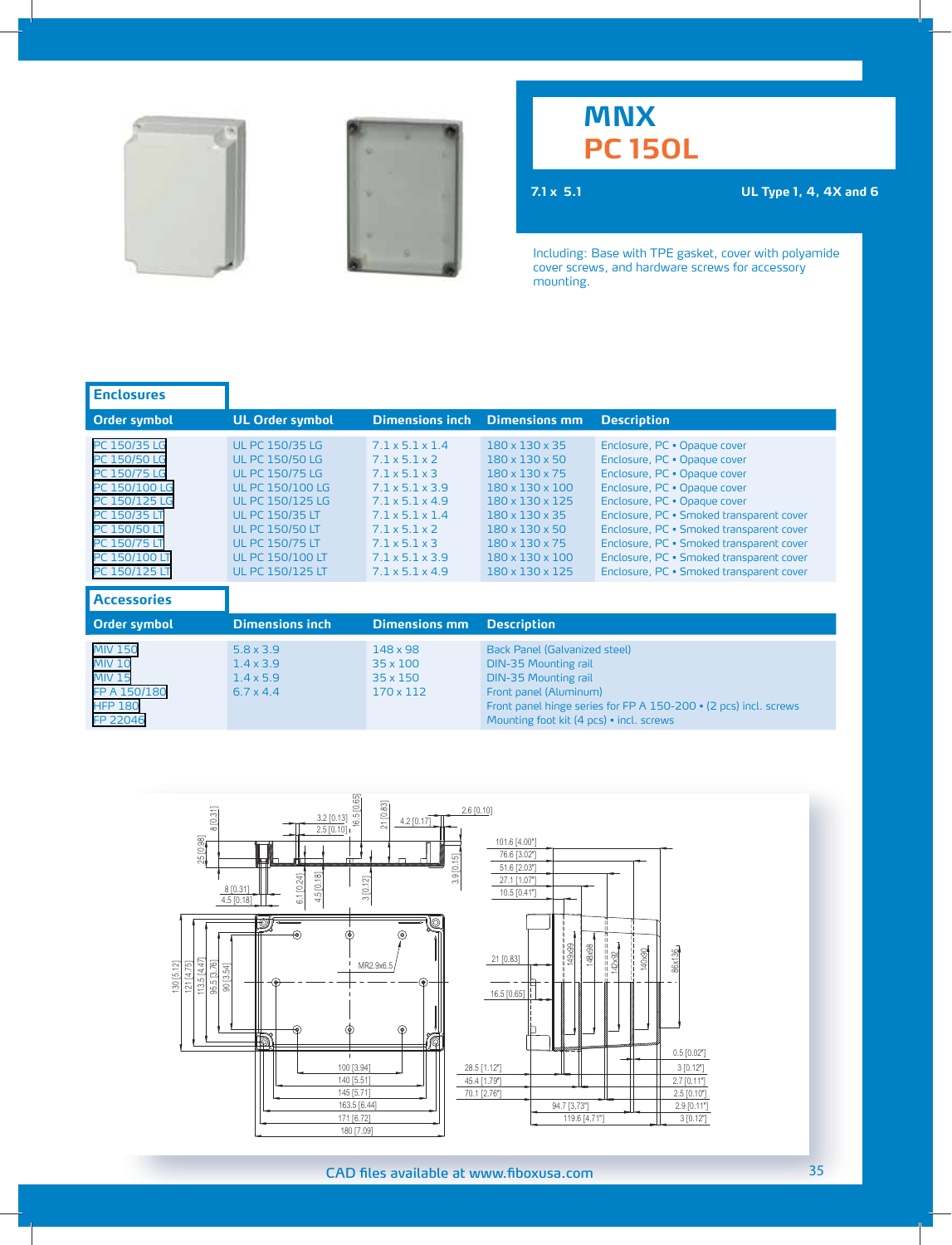# **MNX PC 150H**

### **7.1 x 5.1 UL Type 1, 4, 4X and 6**





| <b>Enclosures</b>                                                                                                                                                                  |                                                                                                                                                                                                                                                                                                  |                                                                                                                                                                                                                                                                                                                                               |                                                                                                                                                                                                                                                                                                                      |                                                                                                                                                                                                                                                                                                                                                                                                                                   |
|------------------------------------------------------------------------------------------------------------------------------------------------------------------------------------|--------------------------------------------------------------------------------------------------------------------------------------------------------------------------------------------------------------------------------------------------------------------------------------------------|-----------------------------------------------------------------------------------------------------------------------------------------------------------------------------------------------------------------------------------------------------------------------------------------------------------------------------------------------|----------------------------------------------------------------------------------------------------------------------------------------------------------------------------------------------------------------------------------------------------------------------------------------------------------------------|-----------------------------------------------------------------------------------------------------------------------------------------------------------------------------------------------------------------------------------------------------------------------------------------------------------------------------------------------------------------------------------------------------------------------------------|
| <b>Order symbol</b>                                                                                                                                                                | <b>UL Order symbol</b>                                                                                                                                                                                                                                                                           | <b>Dimensions inch</b>                                                                                                                                                                                                                                                                                                                        | <b>Dimensions mm</b>                                                                                                                                                                                                                                                                                                 | <b>Description</b>                                                                                                                                                                                                                                                                                                                                                                                                                |
| PC 150/60 HG<br>PC 150/60 HF<br>PC 150/75 HG<br>PC 150/100 HG<br>PC 150/125 HG<br>PC 150/150 HG<br>PC 150/60 HT<br>PC 150/75 HT<br>PC 150/100 HT<br>PC 150/125 HT<br>PC 150/150 HT | <b>UL PC 150/60 HG</b><br><b>UL PC 150/60 HF</b><br><b>UL PC 150/75 HG</b><br><b>UL PC 150/100 HG</b><br><b>UL PC 150/125 HG</b><br><b>UL PC 150/150 HG</b><br><b>UL PC 150/60 HT</b><br><b>UL PC 150/75 HT</b><br><b>UL PC 150/100 HT</b><br><b>UL PC 150/125 HT</b><br><b>UL PC 150/150 HT</b> | $7.1 \times 5.1 \times 2.4$<br>$7.1 \times 5.1 \times 2.4$<br>$7.1 \times 5.1 \times 3$<br>$7.1 \times 5.1 \times 3.9$<br>$7.1 \times 5.1 \times 4.9$<br>$7.1 \times 5.1 \times 5.9$<br>$7.1 \times 5.1 \times 2.4$<br>$7.1 \times 5.1 \times 3$<br>$7.1 \times 5.1 \times 3.9$<br>$7.1 \times 5.1 \times 4.9$<br>$7.1 \times 5.1 \times 5.9$ | $180 \times 130 \times 60$<br>$180 \times 130 \times 60$<br>$180 \times 130 \times 75$<br>$180 \times 130 \times 100$<br>$180 \times 130 \times 125$<br>180 x 130 x 150<br>$180 \times 130 \times 60$<br>$180 \times 130 \times 75$<br>$180 \times 130 \times 100$<br>180 x 130 x 125<br>$180 \times 130 \times 150$ | Enclosure, PC . Opaque cover<br>Enclosure, PC · Opaque membrane cover<br>Enclosure, PC . Opaque cover<br>Enclosure, PC . Opaque cover<br>Enclosure, PC . Opaque cover<br>Enclosure, PC . Opaque cover<br>Enclosure, PC · Smoked transparent cover<br>Enclosure, PC · Smoked transparent cover<br>Enclosure, PC · Smoked transparent cover<br>Enclosure, PC · Smoked transparent cover<br>Enclosure, PC · Smoked transparent cover |
| <b>Accessories</b>                                                                                                                                                                 |                                                                                                                                                                                                                                                                                                  |                                                                                                                                                                                                                                                                                                                                               |                                                                                                                                                                                                                                                                                                                      |                                                                                                                                                                                                                                                                                                                                                                                                                                   |
| <b>Order symbol</b>                                                                                                                                                                | <b>Dimensions inch</b>                                                                                                                                                                                                                                                                           | <b>Dimensions mm</b>                                                                                                                                                                                                                                                                                                                          | <b>Description</b>                                                                                                                                                                                                                                                                                                   |                                                                                                                                                                                                                                                                                                                                                                                                                                   |
| <b>MIV 150</b><br><b>MIV 10</b><br><b>MIV 15</b><br>FP A 150/180<br><b>HFP 180</b><br>FP 22046                                                                                     | $5.8 \times 3.9$<br>$1.4 \times 3.9$<br>$1.4 \times 5.9$<br>$6.7 \times 4.4$                                                                                                                                                                                                                     | 148 x 98<br>$35 \times 100$<br>35 x 150<br>170 x 112                                                                                                                                                                                                                                                                                          | <b>Back Panel (Galvanized steel)</b><br><b>DIN-35 Mounting rail</b><br><b>DIN-35 Mounting rail</b><br>Front panel (Aluminum)<br>Front panel hinge series for FP A 150-200 • (2 pcs) incl. screws<br>Mounting foot kit (4 pcs) • incl. screws                                                                         |                                                                                                                                                                                                                                                                                                                                                                                                                                   |

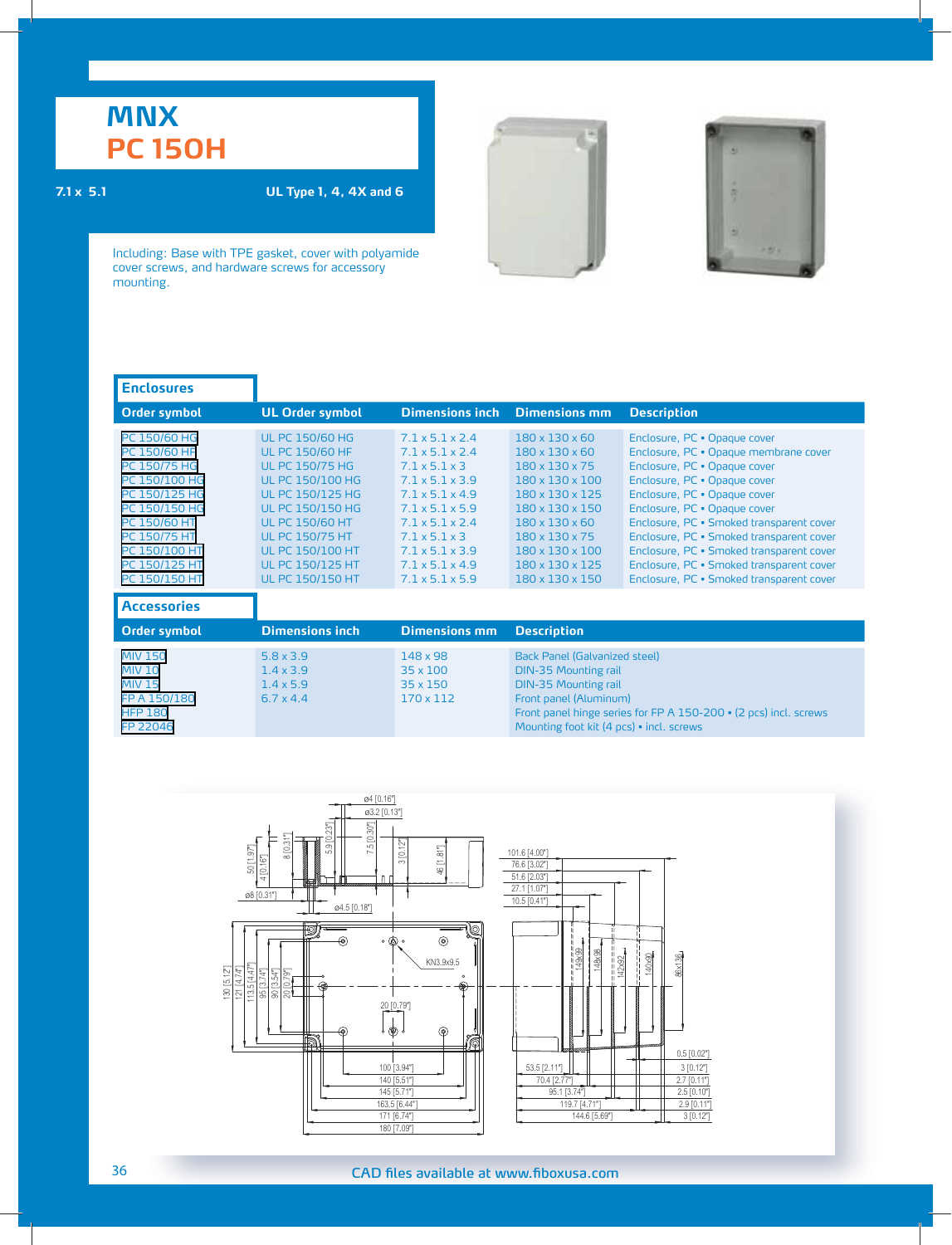



## **MNX PC 150XH**

**7.1 x 5.1 UL Type 1, 4, 4X and 6**

| <b>UL Order symbol</b>                                                                                                                                                                                                                                                                                        | <b>Dimensions inch</b>                                                                                                                                                                                                                                                                                                                            | <b>Dimensions mm</b>                                                                                                                                                                                                                         | <b>Description</b>                                                                                                                                                                                                                                                                                                                                                                                                                |
|---------------------------------------------------------------------------------------------------------------------------------------------------------------------------------------------------------------------------------------------------------------------------------------------------------------|---------------------------------------------------------------------------------------------------------------------------------------------------------------------------------------------------------------------------------------------------------------------------------------------------------------------------------------------------|----------------------------------------------------------------------------------------------------------------------------------------------------------------------------------------------------------------------------------------------|-----------------------------------------------------------------------------------------------------------------------------------------------------------------------------------------------------------------------------------------------------------------------------------------------------------------------------------------------------------------------------------------------------------------------------------|
| <b>UL PC 150/85 XHG</b><br><b>UL PC 150/85 XHF</b><br><b>UL PC 150/100 XHG</b><br><b>UL PC 150/125 XHG</b><br><b>UL PC 150/150 XHG</b><br><b>UL PC 150/175 XHG</b><br><b>UL PC 150/85 XHT</b><br><b>UL PC 150/100 XHT</b><br><b>UL PC 150/125 XHT</b><br><b>UL PC 150/150 XHT</b><br><b>UL PC 150/175 XHT</b> | $7.1 \times 5.1 \times 3.3$<br>$7.1 \times 5.1 \times 3.3$<br>$7.1 \times 5.1 \times 3.9$<br>$7.1 \times 5.1 \times 4.9$<br>$7.1 \times 5.1 \times 5.9$<br>$7.1 \times 5.1 \times 6.9$<br>$7.1 \times 5.1 \times 3.3$<br>$7.1 \times 5.1 \times 3.9$<br>$7.1 \times 5.1 \times 4.9$<br>$7.1 \times 5.1 \times 5.9$<br>$7.1 \times 5.1 \times 6.9$ | 180 x 130 x 85<br>180 x 130 x 85<br>180 x 130 x 100<br>180 x 130 x 125<br>180 x 130 x 150<br>180 x 130 x 175<br>180 x 130 x 85<br>180 x 130 x 100<br>180 x 130 x 125<br>180 x 130 x 150<br>180 x 130 x 175                                   | Enclosure, PC . Opaque cover<br>Enclosure, PC · Opaque membrane cover<br>Enclosure, PC · Opaque cover<br>Enclosure, PC . Opaque cover<br>Enclosure, PC . Opaque cover<br>Enclosure, PC . Opaque cover<br>Enclosure, PC · Smoked transparent cover<br>Enclosure, PC · Smoked transparent cover<br>Enclosure, PC · Smoked transparent cover<br>Enclosure, PC · Smoked transparent cover<br>Enclosure, PC · Smoked transparent cover |
|                                                                                                                                                                                                                                                                                                               |                                                                                                                                                                                                                                                                                                                                                   |                                                                                                                                                                                                                                              |                                                                                                                                                                                                                                                                                                                                                                                                                                   |
| <b>Dimensions inch</b>                                                                                                                                                                                                                                                                                        | <b>Dimensions mm</b>                                                                                                                                                                                                                                                                                                                              | <b>Description</b>                                                                                                                                                                                                                           |                                                                                                                                                                                                                                                                                                                                                                                                                                   |
| $5.8 \times 3.9$<br>$1.4 \times 3.9$<br>$1.4 \times 5.9$<br>$6.7 \times 4.4$                                                                                                                                                                                                                                  | 148 x 98<br>35 x 100<br>$35 \times 150$<br>170 x 112                                                                                                                                                                                                                                                                                              | <b>Back Panel (Galvanized steel)</b><br><b>DIN-35 Mounting rail</b><br><b>DIN-35 Mounting rail</b><br>Front panel (Aluminum)<br>Front panel hinge series for FP A 150-200 • (2 pcs) incl. screws<br>Mounting foot kit (4 pcs) · incl. screws |                                                                                                                                                                                                                                                                                                                                                                                                                                   |
|                                                                                                                                                                                                                                                                                                               |                                                                                                                                                                                                                                                                                                                                                   |                                                                                                                                                                                                                                              |                                                                                                                                                                                                                                                                                                                                                                                                                                   |





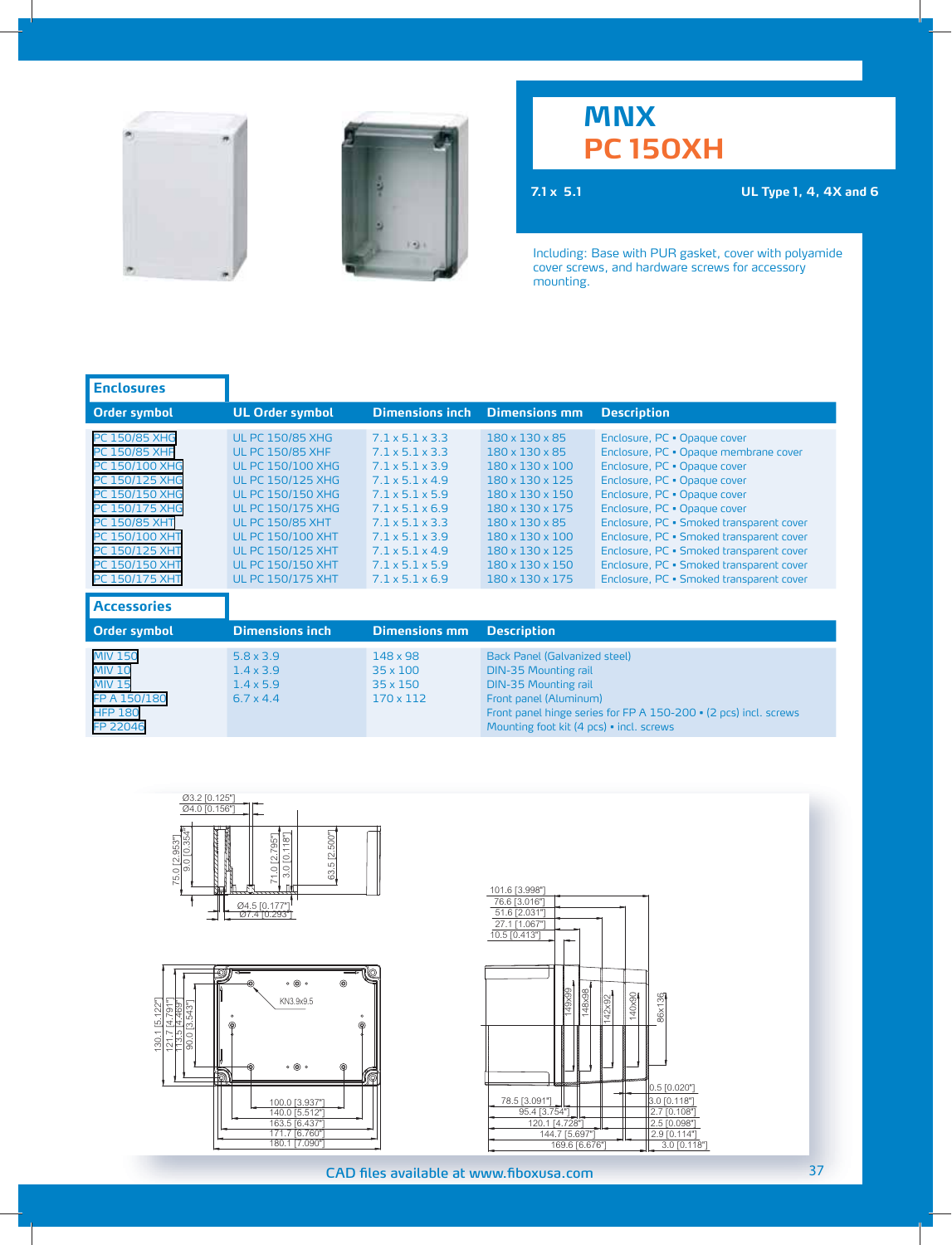## **MNX PC 175H**

### **7.1 x 7.1 UL Type 1, 4, 4X and 6**

Including: Base with TPE gasket, cover with polyamide cover screws, and hardware screws for accessory mounting.

| <b>Enclosures</b>                                                                                                                                                  |                                                                                                                                                                                                                                                                        |                                                                                                                                                                                                                                                                                                                |                                                                                                                                                                                                               |                                                                                                                                                                                                                                                                                                                                                                                          |
|--------------------------------------------------------------------------------------------------------------------------------------------------------------------|------------------------------------------------------------------------------------------------------------------------------------------------------------------------------------------------------------------------------------------------------------------------|----------------------------------------------------------------------------------------------------------------------------------------------------------------------------------------------------------------------------------------------------------------------------------------------------------------|---------------------------------------------------------------------------------------------------------------------------------------------------------------------------------------------------------------|------------------------------------------------------------------------------------------------------------------------------------------------------------------------------------------------------------------------------------------------------------------------------------------------------------------------------------------------------------------------------------------|
| <b>Order symbol</b>                                                                                                                                                | <b>UL Order symbol</b>                                                                                                                                                                                                                                                 | <b>Dimensions inch</b>                                                                                                                                                                                                                                                                                         | <b>Dimensions mm</b>                                                                                                                                                                                          | <b>Description</b>                                                                                                                                                                                                                                                                                                                                                                       |
| PC 175/60 HG<br>PC 175/75 HG<br>PC 175/100 HG<br>PC 175/125 HG<br>PC 175/150 HG<br>PC 175/60 HT<br>PC 175/75 HT<br>PC 175/100 HT<br>PC 175/125 HT<br>PC 175/150 HT | <b>UL PC 175/60 HG</b><br><b>UL PC 175/75 HG</b><br><b>UL PC 175/100 HG</b><br><b>UL PC 175/125 HG</b><br><b>UL PC 175/150 HG</b><br><b>UL PC 175/60 HT</b><br><b>UL PC 175/75 HT</b><br><b>UL PC 175/100 HT</b><br><b>UL PC 175/125 HT</b><br><b>UL PC 175/150 HT</b> | $7.1 \times 7.1 \times 2.4$<br>$7.1 \times 7.1 \times 3$<br>$7.1 \times 7.1 \times 3.9$<br>$7.1 \times 7.1 \times 4.9$<br>$7.1 \times 7.1 \times 5.9$<br>$7.1 \times 7.1 \times 2.4$<br>$7.1 \times 7.1 \times 3$<br>$7.1 \times 7.1 \times 3.9$<br>$7.1 \times 7.1 \times 4.9$<br>$7.1 \times 7.1 \times 5.9$ | 180 x 180 x 60<br>180 x 180 x 75<br>180 x 180 x 100<br>180 x 180 x 125<br>180 x 180 x 150<br>180 x 180 x 60<br>180 x 180 x 75<br>180 x 180 x 100<br>180 x 180 x 125<br>180 x 180 x 150                        | Enclosure, PC . Opaque cover<br>Enclosure, PC . Opaque cover<br>Enclosure, PC . Opaque cover<br>Enclosure, PC . Opaque cover<br>Enclosure, PC . Opaque cover<br>Enclosure, PC · Smoked transparent cover<br>Enclosure, PC · Smoked transparent cover<br>Enclosure, PC · Smoked transparent cover<br>Enclosure, PC · Smoked transparent cover<br>Enclosure, PC · Smoked transparent cover |
| <b>Accessories</b>                                                                                                                                                 |                                                                                                                                                                                                                                                                        |                                                                                                                                                                                                                                                                                                                |                                                                                                                                                                                                               |                                                                                                                                                                                                                                                                                                                                                                                          |
| <b>Order symbol</b>                                                                                                                                                | <b>Dimensions inch</b>                                                                                                                                                                                                                                                 | <b>Dimensions mm</b>                                                                                                                                                                                                                                                                                           | <b>Description</b>                                                                                                                                                                                            |                                                                                                                                                                                                                                                                                                                                                                                          |
| <b>MIV 175</b><br><b>MIV 15</b><br>FP A 175/180<br><b>HFP 180</b><br>FP 22046                                                                                      | $5.8 \times 5.8$<br>$1.4 \times 5.9$<br>$6.7 \times 6.4$                                                                                                                                                                                                               | 148 x 148<br>35 x 150<br>170 x 162                                                                                                                                                                                                                                                                             | <b>Back Panel (Galvanized steel)</b><br><b>DIN-35 Mounting rail</b><br>Front panel (Aluminum)<br>Front panel hinge series for FP A 150-200 · (2 pcs) incl. screws<br>Mounting foot kit (4 pcs) · incl. screws |                                                                                                                                                                                                                                                                                                                                                                                          |





ł

ä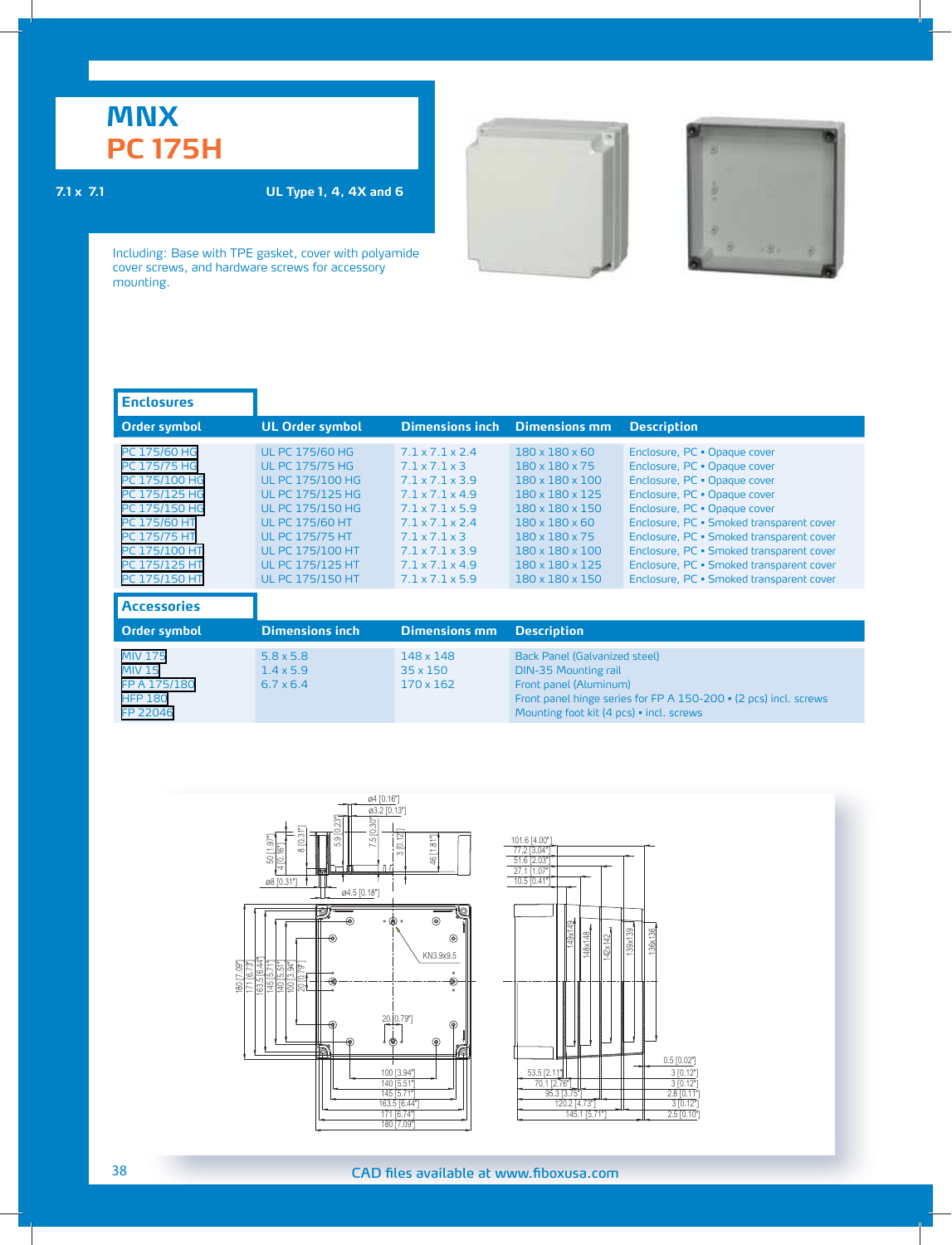



# **MNX PC 175XH**

**7.1 x 7.1 UL Type 1, 4, 4X and 6**

Including: Base with PUR gasket, screws for mounting plate/DIN-rail and cover with polyamide cover screws.

| <b>Enclosures</b>                                                                                                                                                                                                                             |                                                                                                                                                                                                                                                                                    |                                                                                                                                                                                                                                                                              |                                                                                                                                                                                          |                                                                                                                                                                                                                                                                                                                                                                                          |
|-----------------------------------------------------------------------------------------------------------------------------------------------------------------------------------------------------------------------------------------------|------------------------------------------------------------------------------------------------------------------------------------------------------------------------------------------------------------------------------------------------------------------------------------|------------------------------------------------------------------------------------------------------------------------------------------------------------------------------------------------------------------------------------------------------------------------------|------------------------------------------------------------------------------------------------------------------------------------------------------------------------------------------|------------------------------------------------------------------------------------------------------------------------------------------------------------------------------------------------------------------------------------------------------------------------------------------------------------------------------------------------------------------------------------------|
| <b>Order symbol</b>                                                                                                                                                                                                                           | <b>Order symbol UL</b>                                                                                                                                                                                                                                                             | <b>Dimensions inch</b>                                                                                                                                                                                                                                                       | <b>Dimensions mm</b>                                                                                                                                                                     | <b>Description</b>                                                                                                                                                                                                                                                                                                                                                                       |
| <b>PC 175/85 XHG</b><br><b>PC 175/100 XHG</b><br><b>PC 175/125 XHG</b><br>PC 175/150 XHG<br><b>PC 175/175 XHG</b><br><b>PC 175/85 XHT</b><br><b>PC 175/100 XHT</b><br><b>PC 175/125 XHT</b><br><b>PC 175/150 XHT</b><br><b>PC 175/175 XHT</b> | <b>UL PC 175/85 XHG</b><br><b>UL PC 175/100 XHG</b><br><b>UL PC 175/125 XHG</b><br><b>UL PC 175/150 XHG</b><br><b>UL PC 175/175 XHG</b><br><b>UL PC 175/85 XHT</b><br><b>UL PC 175/100 XHT</b><br><b>UL PC 175/125 XHT</b><br><b>UL PC 175/150 XHT</b><br><b>UL PC 175/175 XHT</b> | $7.1 \times 7.1 \times 3.3$<br>$7.1 \times 7.1 \times 3.9$<br>$7.1 \times 7.1 \times 4.9$<br>$7.1 \times 7.1 \times 5.9$<br>$7.1 \times 7.1 \times 6.9$<br>71x71x33<br>71x71x39<br>$7.1 \times 7.1 \times 4.9$<br>$7.1 \times 7.1 \times 5.9$<br>$7.1 \times 7.1 \times 6.9$ | 180 x 180 x 85<br>180 x 180 x 100<br>180 x 180 x 125<br>180 x 180 x 150<br>180 x 180 x 175<br>180 x 180 x 85<br>180 x 180 x 100<br>180 x 180 x 125<br>180 x 180 x 150<br>180 x 180 x 175 | Enclosure, PC . Opaque cover<br>Enclosure, PC . Opaque cover<br>Enclosure, PC · Opaque cover<br>Enclosure, PC · Opaque cover<br>Enclosure, PC . Opaque cover<br>Enclosure, PC · Smoked transparent cover<br>Enclosure, PC · Smoked transparent cover<br>Enclosure, PC · Smoked transparent cover<br>Enclosure, PC · Smoked transparent cover<br>Enclosure, PC · Smoked transparent cover |
| <b>Accessories</b>                                                                                                                                                                                                                            |                                                                                                                                                                                                                                                                                    |                                                                                                                                                                                                                                                                              |                                                                                                                                                                                          |                                                                                                                                                                                                                                                                                                                                                                                          |
| <b>Order symbol</b>                                                                                                                                                                                                                           | <b>Dimensions inch</b>                                                                                                                                                                                                                                                             | <b>Dimensions mm</b>                                                                                                                                                                                                                                                         | <b>Description</b>                                                                                                                                                                       |                                                                                                                                                                                                                                                                                                                                                                                          |
| <b>MIV 175</b><br><b>MIV 15</b><br>FP A 175/180<br><b>HFP 180</b><br>FP 22046                                                                                                                                                                 | $5.8 \times 5.8$<br>$1.4 \times 5.9$<br>$6.7 \times 6.4$                                                                                                                                                                                                                           | 148 x 148<br>35 x 150<br>170 x 162                                                                                                                                                                                                                                           | <b>Back Panel (Galvanized steel)</b><br><b>DIN-35 Mounting rail</b><br>Front panel (Aluminum)<br>Mounting foot kit (4 pcs) · incl. screws                                                | Front panel hinge series for FP A 150-200 • (2 pcs) incl. screws                                                                                                                                                                                                                                                                                                                         |





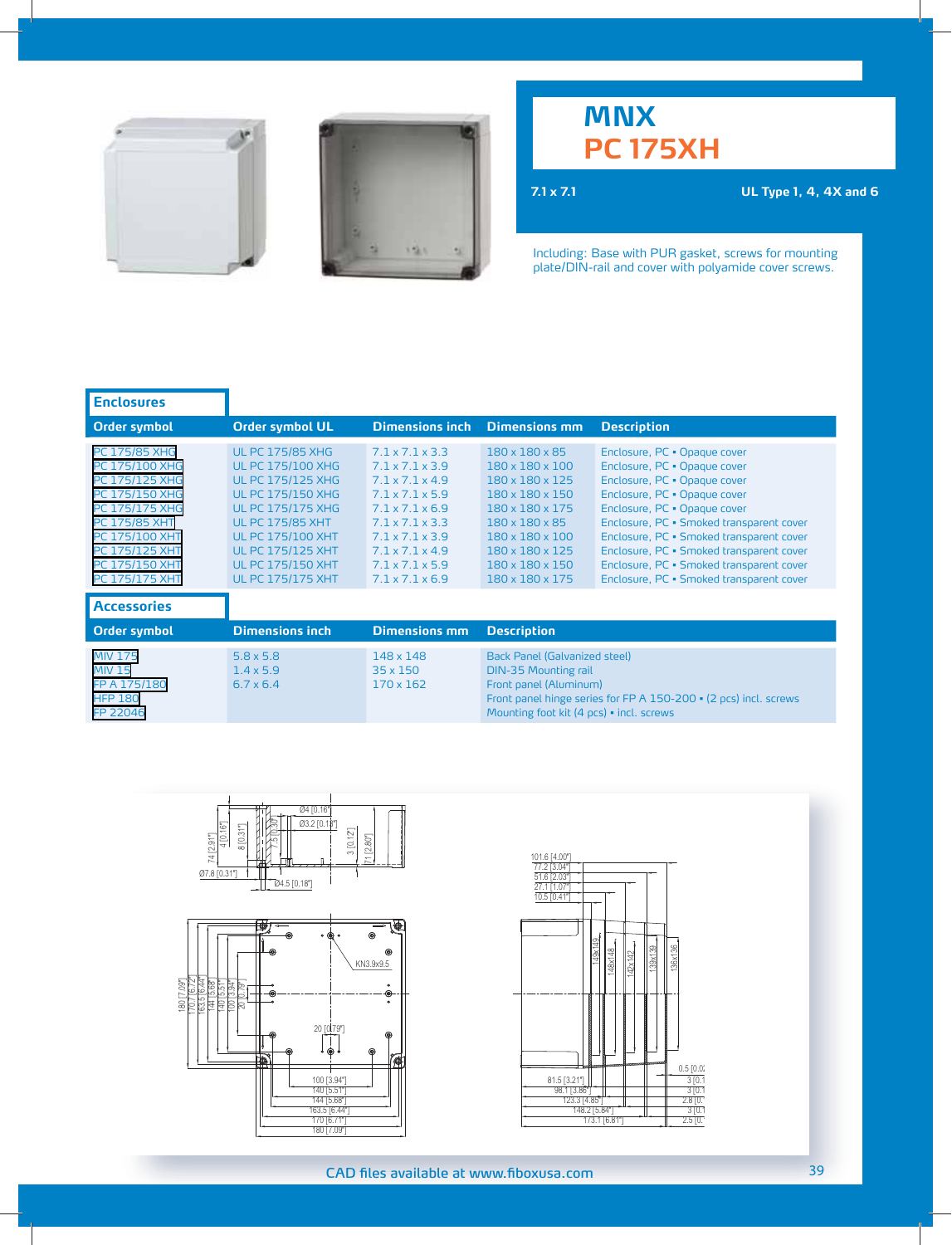# **MNX PC 200H**

### **10.0 x 7.1 UL Type 1, 4, 4X and 6**





| <b>Enclosures</b>                                                                                                                |                                                                                                                                                                                                                  |                                                                                                                                                                                                                                          |                                                                                                                                                                                                                                       |                                                                                                                                                                                                                                                                                                              |
|----------------------------------------------------------------------------------------------------------------------------------|------------------------------------------------------------------------------------------------------------------------------------------------------------------------------------------------------------------|------------------------------------------------------------------------------------------------------------------------------------------------------------------------------------------------------------------------------------------|---------------------------------------------------------------------------------------------------------------------------------------------------------------------------------------------------------------------------------------|--------------------------------------------------------------------------------------------------------------------------------------------------------------------------------------------------------------------------------------------------------------------------------------------------------------|
| <b>Order symbol</b>                                                                                                              | <b>UL Order symbol</b>                                                                                                                                                                                           | <b>Dimensions inch</b>                                                                                                                                                                                                                   | <b>Dimensions mm</b>                                                                                                                                                                                                                  | <b>Description</b>                                                                                                                                                                                                                                                                                           |
| PC 200/63 HG<br>PC 200/75 HG<br>PC 200/100 HG<br>PC 200/150 HG<br>PC 200/63 HT<br>PC 200/75 HT<br>PC 200/100 HT<br>PC 200/150 HT | <b>UL PC 200/63 HG</b><br><b>UL PC 200/75 HG</b><br><b>UL PC 200/100 HG</b><br><b>UL PC 200/150 HG</b><br><b>UL PC 200/63 HT</b><br><b>UL PC 200/75 HT</b><br><b>UL PC 200/100 HT</b><br><b>UL PC 200/150 HT</b> | $10 \times 7.1 \times 2.5$<br>$10 \times 7.1 \times 3$<br>$10 \times 7.1 \times 3.9$<br>$10 \times 7.1 \times 5.9$<br>$10 \times 7.1 \times 2.5$<br>$10 \times 7.1 \times 3$<br>$10 \times 7.1 \times 3.9$<br>$10 \times 7.1 \times 5.9$ | $255 \times 180 \times 63$<br>255 x 180 x 75<br>255 x 180 x 100<br>255 x 180 x 150<br>$255 \times 180 \times 63$<br>$255 \times 180 \times 75$<br>255 x 180 x 100<br>255 x 180 x 150                                                  | Enclosure, PC . Opaque cover<br>Enclosure, PC . Opaque cover<br>Enclosure, PC . Opaque cover<br>Enclosure, PC . Opaque cover<br>Enclosure, PC · Smoked transparent cover<br>Enclosure, PC · Smoked transparent cover<br>Enclosure, PC · Smoked transparent cover<br>Enclosure, PC · Smoked transparent cover |
| <b>Accessories</b>                                                                                                               |                                                                                                                                                                                                                  |                                                                                                                                                                                                                                          |                                                                                                                                                                                                                                       |                                                                                                                                                                                                                                                                                                              |
| Order symbol                                                                                                                     | <b>Dimensions inch</b>                                                                                                                                                                                           | <b>Dimensions mm</b>                                                                                                                                                                                                                     | <b>Description</b>                                                                                                                                                                                                                    |                                                                                                                                                                                                                                                                                                              |
| <b>MIV 200</b><br><b>MIV 15</b><br><b>MIV 20</b><br>FP A 200/180<br><b>HFP 180</b><br>FP 22046                                   | $8.8 \times 5.8$<br>$1.4 \times 5.9$<br>$1.4 \times 8.9$<br>$9.3 \times 6.7$                                                                                                                                     | 223 x 148<br>$35 \times 150$<br>35 x 225<br>237 x 170                                                                                                                                                                                    | Back Panel (Galvanized steel)<br><b>DIN-35 Mounting rail</b><br><b>DIN-35 Mounting rail</b><br>Front panel (Aluminum)<br>Front panel hinge series for FP A 150-200 • (2 pcs) incl. screws<br>Mounting foot kit (4 pcs) · incl. screws |                                                                                                                                                                                                                                                                                                              |

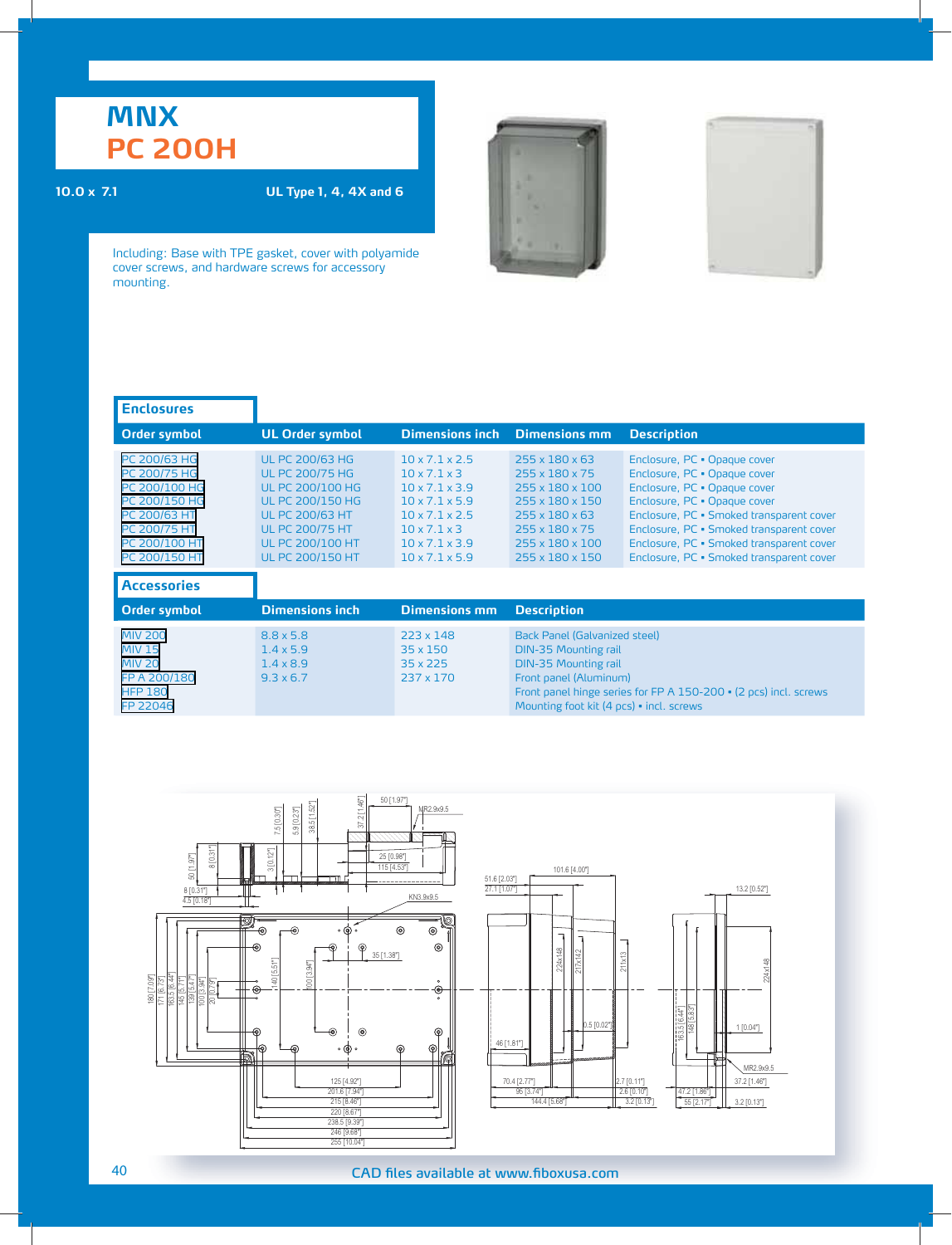



## **MNX PC 200XH**

**10.0 x 7.1 UL Type 1, 4, 4X and 6**

| <b>Enclosures</b>                                                                                                                                                             |                                                                                                                                                                                                                            |                                                                                                                                                                                                                            |                                                                                                                                                                          |                                                                                                                                                                                                                                                                                                              |
|-------------------------------------------------------------------------------------------------------------------------------------------------------------------------------|----------------------------------------------------------------------------------------------------------------------------------------------------------------------------------------------------------------------------|----------------------------------------------------------------------------------------------------------------------------------------------------------------------------------------------------------------------------|--------------------------------------------------------------------------------------------------------------------------------------------------------------------------|--------------------------------------------------------------------------------------------------------------------------------------------------------------------------------------------------------------------------------------------------------------------------------------------------------------|
| <b>Order symbol</b>                                                                                                                                                           | <b>UL Order symbol</b>                                                                                                                                                                                                     | <b>Dimensions inch</b>                                                                                                                                                                                                     | <b>Dimensions mm</b>                                                                                                                                                     | <b>Description</b>                                                                                                                                                                                                                                                                                           |
| <b>PC 200/88 XHG</b><br>PC 200/100 XHG<br>PC 200/125 XHG<br>PC 200/175 XHG<br><b>PC 200/88 XHT</b><br><b>PC 200/100 XHT</b><br><b>PC 200/125 XHT</b><br><b>PC 200/175 XHT</b> | <b>UL PC 200/88 XHG</b><br><b>UL PC 200/100 XHG</b><br><b>UL PC 200/125 XHG</b><br><b>UL PC 200/175 XHG</b><br><b>UL PC 200/88 XHT</b><br><b>UL PC 200/100 XHT</b><br><b>UL PC 200/125 XHT</b><br><b>UL PC 200/175 XHT</b> | $10 \times 7.1 \times 3.5$<br>$10 \times 7.1 \times 3.9$<br>$10 \times 7.1 \times 4.9$<br>$10 \times 7.1 \times 6.9$<br>$10 \times 7.1 \times 3.5$<br>$10 \times 7.1 \times 3.9$<br>10x71x49<br>$10 \times 7.1 \times 6.9$ | 255 x 180 x 88<br>255 x 180 x 100<br>255 x 180 x 125<br>255 x 180 x 175<br>$255 \times 180 \times 88$<br>255 x 180 x 100<br>255 x 180 x 125<br>255 x 180 x 175           | Enclosure, PC · Opaque cover<br>Enclosure, PC . Opaque cover<br>Enclosure, PC . Opaque cover<br>Enclosure, PC . Opaque cover<br>Enclosure, PC · Smoked transparent cover<br>Enclosure, PC · Smoked transparent cover<br>Enclosure, PC · Smoked transparent cover<br>Enclosure, PC · Smoked transparent cover |
| <b>Accessories</b>                                                                                                                                                            |                                                                                                                                                                                                                            |                                                                                                                                                                                                                            |                                                                                                                                                                          |                                                                                                                                                                                                                                                                                                              |
| Order symbol                                                                                                                                                                  | <b>Dimensions inch</b>                                                                                                                                                                                                     | <b>Dimensions mm</b>                                                                                                                                                                                                       | <b>Description</b>                                                                                                                                                       |                                                                                                                                                                                                                                                                                                              |
| <b>MIV 200</b><br><b>MIV 15</b><br><b>MIV 20</b><br>FP A 200/180<br><b>HFP 180</b><br>FP 22046                                                                                | $8.8 \times 5.8$<br>$1.4 \times 5.9$<br>$1.4 \times 8.9$<br>$9.3 \times 6.7$                                                                                                                                               | 223 x 148<br>35 x 150<br>35 x 225<br>237 x 170                                                                                                                                                                             | <b>Back Panel (Galvanized steel)</b><br><b>DIN-35 Mounting rail</b><br><b>DIN-35 Mounting rail</b><br>Front panel (Aluminum)<br>Mounting foot kit (4 pcs) • incl. screws | Front panel hinge series for FP A 150-200 • (2 pcs) incl. screws                                                                                                                                                                                                                                             |

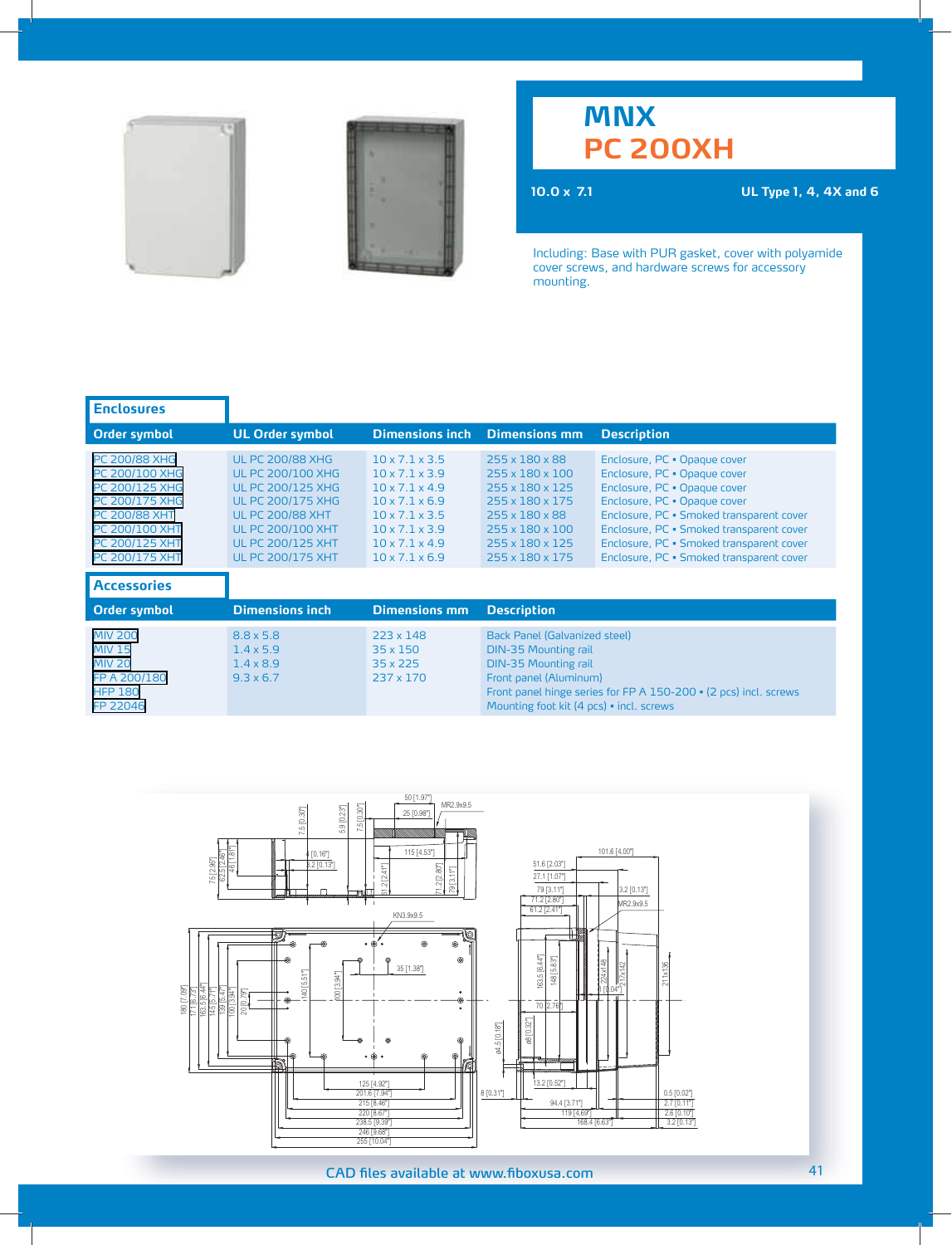## **MNX PC 300Z**

### **14.2 x 10.0 NEMA 1, 4, 4X and 6**

| <b>Enclosures</b>                                                                                                 |                                                                                                                    |                                                                                      |                                                                                                                                                                                                                                          |
|-------------------------------------------------------------------------------------------------------------------|--------------------------------------------------------------------------------------------------------------------|--------------------------------------------------------------------------------------|------------------------------------------------------------------------------------------------------------------------------------------------------------------------------------------------------------------------------------------|
| <b>Order symbol</b>                                                                                               | <b>Dimensions inch</b>                                                                                             | <b>Dimensions mm</b>                                                                 | <b>Description</b>                                                                                                                                                                                                                       |
| PC 300/150 ZG<br>PC 300/150 ZT                                                                                    | $14.2 \times 10 \times 6$<br>$14.2 \times 10 \times 6$                                                             | $360 \times 255 \times 152$<br>$360 \times 255 \times 152$                           | Enclosure, PC . Opaque cover<br>Enclosure, PC · Smoked transparent cover                                                                                                                                                                 |
| <b>Accessories</b>                                                                                                |                                                                                                                    |                                                                                      |                                                                                                                                                                                                                                          |
| Order symbol                                                                                                      | <b>Dimensions inch</b>                                                                                             | <b>Dimensions mm</b>                                                                 | <b>Description</b>                                                                                                                                                                                                                       |
| <b>MIV 300</b><br><b>MIV 200</b><br><b>MIV 150</b><br><b>MIV 30</b><br><b>MIV 20</b><br><b>MIV 15</b><br>FP 10674 | $13 \times 8.9$<br>$8.8 \times 5.8$<br>$5.8 \times 3.9$<br>$1.4 \times 13$<br>$1.4 \times 8.9$<br>$1.4 \times 5.9$ | 330 x 225<br>223 x 148<br>148 x 98<br>35 x 329<br>$35 \times 225$<br>$35 \times 150$ | Back Panel (Galvanized steel)<br>Back Panel (Galvanized steel)<br>Back Panel (Galvanized steel)<br><b>DIN-35 Mounting rail</b><br><b>DIN-35 Mounting rail</b><br><b>DIN-35 Mounting rail</b><br>Mounting foot kit (2 pcs) • incl. screws |

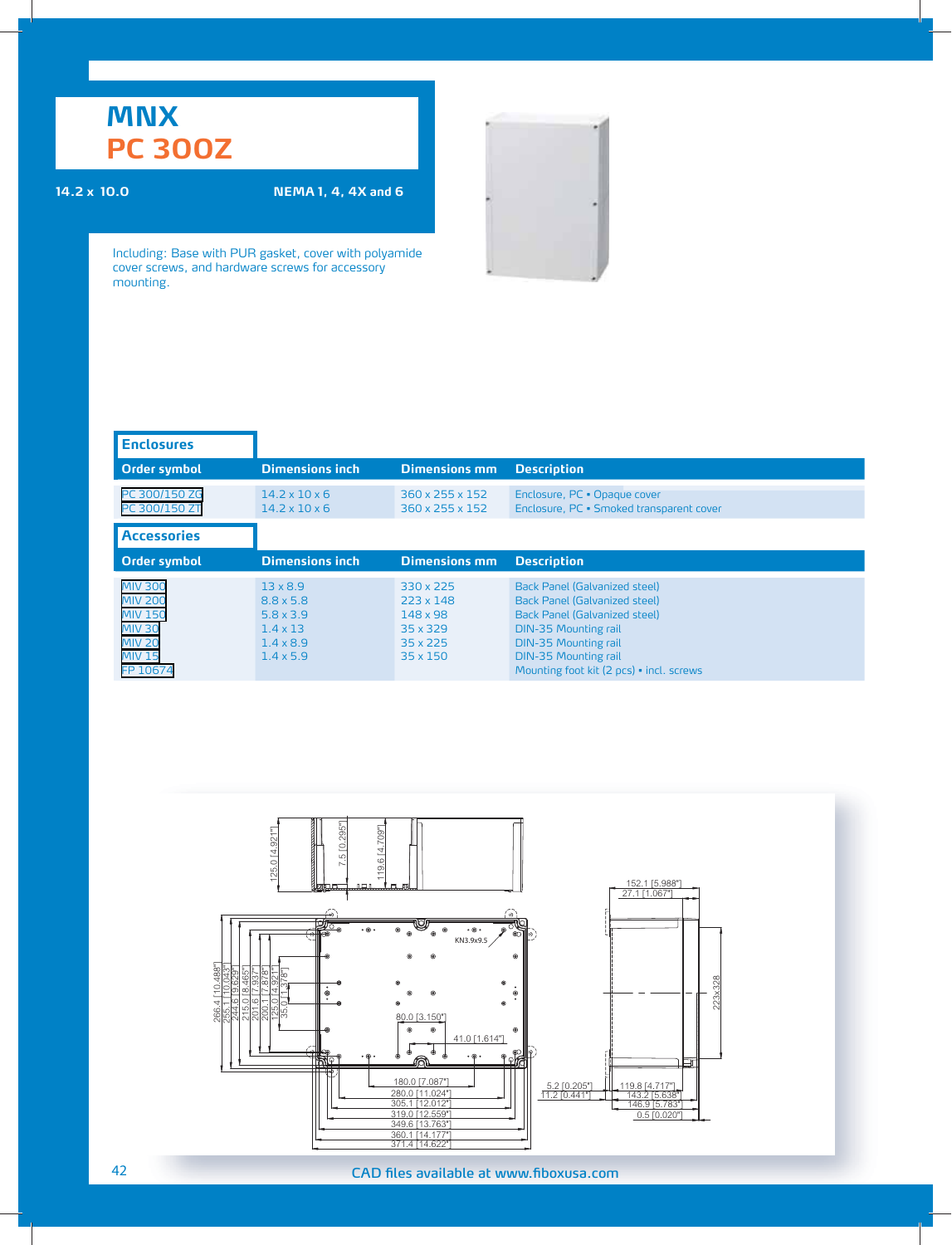



**3.9 x 3.9 UL Type 1, 4, 4X and 6**

| <b>Enclosures</b>                                                                    |                                                                                                  |                                                                                                                      |                                                                                                                      |                                                                                                                                                      |
|--------------------------------------------------------------------------------------|--------------------------------------------------------------------------------------------------|----------------------------------------------------------------------------------------------------------------------|----------------------------------------------------------------------------------------------------------------------|------------------------------------------------------------------------------------------------------------------------------------------------------|
| Order symbol                                                                         | <b>UL Order symbol</b>                                                                           | <b>Dimensions inch</b>                                                                                               | <b>Dimensions mm</b>                                                                                                 | <b>Description</b>                                                                                                                                   |
| <b>PCM 95/60 G</b><br><b>PCM 95/75 G</b><br><b>PCM 95/60 T</b><br><b>PCM 95/75 T</b> | <b>UL PCM 95/60 G</b><br><b>UL PCM 95/75 G</b><br><b>UL PCM 95/60 T</b><br><b>UL PCM 95/75 T</b> | $3.9 \times 3.9 \times 2.4$<br>$3.9 \times 3.9 \times 3$<br>$3.9 \times 3.9 \times 2.4$<br>$3.9 \times 3.9 \times 3$ | $100 \times 100 \times 60$<br>$100 \times 100 \times 75$<br>$100 \times 100 \times 60$<br>$100 \times 100 \times 75$ | Enclosure, PC . Opaque cover<br>Enclosure, PC . Opaque cover<br>Enclosure, PC · Smoked transparent cover<br>Enclosure, PC · Smoked transparent cover |
| <b>Accessories</b>                                                                   |                                                                                                  |                                                                                                                      |                                                                                                                      |                                                                                                                                                      |
| Order symbol                                                                         | <b>Dimensions inch</b>                                                                           | <b>Dimensions mm</b>                                                                                                 | <b>Description</b>                                                                                                   |                                                                                                                                                      |
| <b>MIV 95</b><br>$B-3$<br>FP 22046                                                   | $2.6 \times 3.1$<br>$1.4 \times 3.1$                                                             | 66 x 80<br>35 x 80                                                                                                   | <b>Back Panel (Galvanized steel)</b><br><b>DIN-35 Mounting rail</b><br>Mounting foot kit (4 pcs) · incl. screws      |                                                                                                                                                      |

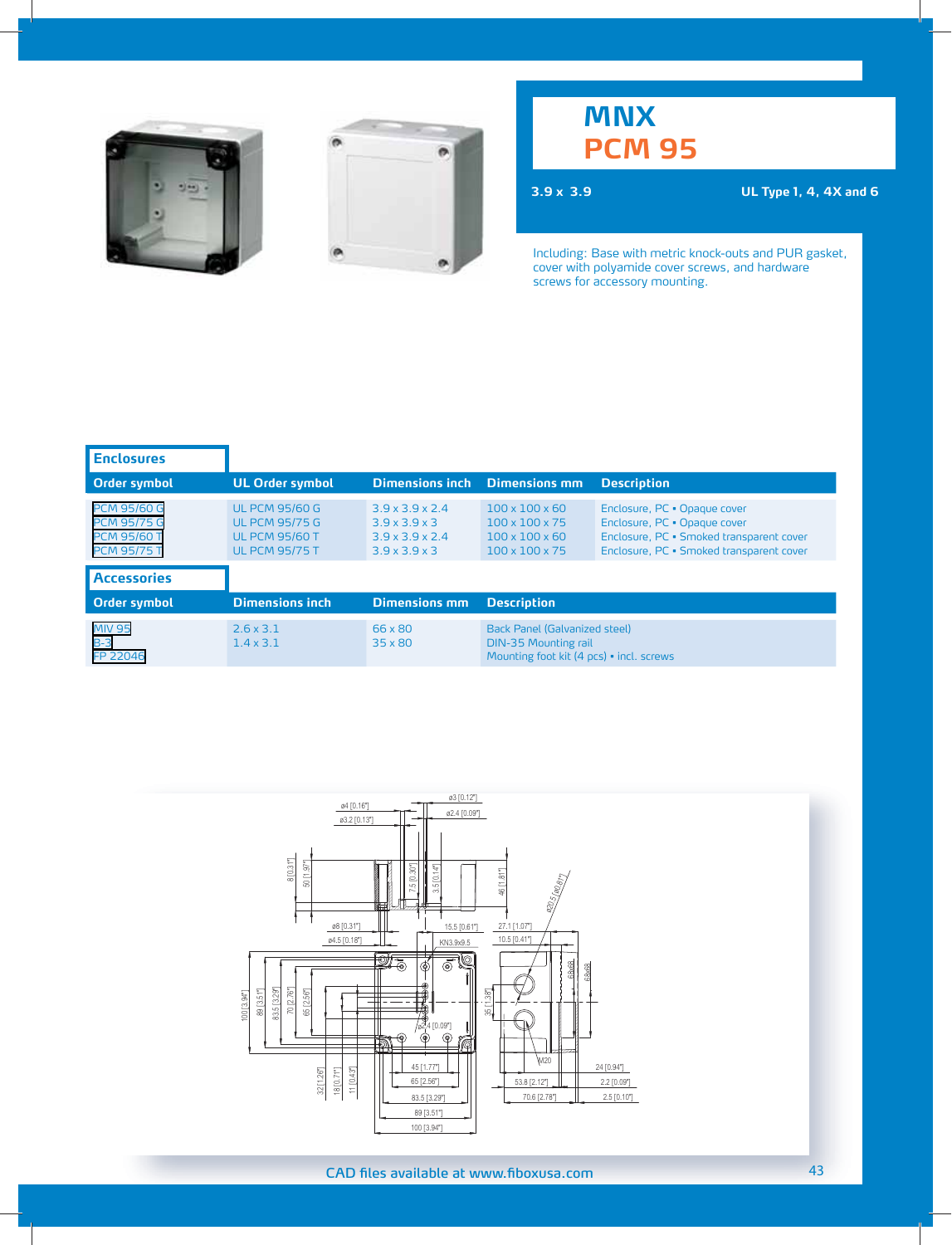### **5.1 x 3.1 UL Type 1, 4, 4X and 6**





| <b>Enclosures</b>                                                                                                                                                                 |                                                                                                                                                                                                                  |                                                                                                                                                                                                                                                  |                                                                                                                                                                                                                                       |                                                                                                                                                                                                                                                                                                              |
|-----------------------------------------------------------------------------------------------------------------------------------------------------------------------------------|------------------------------------------------------------------------------------------------------------------------------------------------------------------------------------------------------------------|--------------------------------------------------------------------------------------------------------------------------------------------------------------------------------------------------------------------------------------------------|---------------------------------------------------------------------------------------------------------------------------------------------------------------------------------------------------------------------------------------|--------------------------------------------------------------------------------------------------------------------------------------------------------------------------------------------------------------------------------------------------------------------------------------------------------------|
| <b>Order symbol</b>                                                                                                                                                               | <b>UL Order symbol</b>                                                                                                                                                                                           | <b>Dimensions inch</b>                                                                                                                                                                                                                           | <b>Dimensions mm</b>                                                                                                                                                                                                                  | <b>Description</b>                                                                                                                                                                                                                                                                                           |
| <b>PCM 100/60 G</b><br><b>PCM 100/75 G</b><br>PCM 100/100 G<br><b>PCM 100/125 G</b><br><b>PCM 100/60 T</b><br><b>PCM 100/75 T</b><br><b>PCM 100/100 T</b><br><b>PCM 100/125 T</b> | <b>UL PCM 100/60 G</b><br><b>UL PCM 100/75 G</b><br><b>UL PCM 100/100 G</b><br><b>UL PCM 100/125 G</b><br><b>UL PCM 100/60 T</b><br><b>UL PCM 100/75 T</b><br><b>UL PCM 100/100 T</b><br><b>UL PCM 100/125 T</b> | $5.1 \times 3.1 \times 2.4$<br>$5.1 \times 3.1 \times 3$<br>$5.1 \times 3.1 \times 3.9$<br>$5.1 \times 3.1 \times 4.9$<br>$5.1 \times 3.1 \times 2.4$<br>$5.1 \times 3.1 \times 3$<br>$5.1 \times 3.1 \times 3.9$<br>$5.1 \times 3.1 \times 4.9$ | $130 \times 80 \times 60$<br>$130 \times 80 \times 75$<br>$130 \times 80 \times 100$<br>130 x 80 x 125<br>$130 \times 80 \times 60$<br>130 x 80 x 75<br>$130 \times 80 \times 100$<br>$130 \times 80 \times 125$                      | Enclosure, PC . Opaque cover<br>Enclosure, PC . Opaque cover<br>Enclosure, PC . Opaque cover<br>Enclosure, PC . Opaque cover<br>Enclosure, PC · Smoked transparent cover<br>Enclosure, PC · Smoked transparent cover<br>Enclosure, PC · Smoked transparent cover<br>Enclosure, PC · Smoked transparent cover |
| <b>Accessories</b>                                                                                                                                                                |                                                                                                                                                                                                                  |                                                                                                                                                                                                                                                  |                                                                                                                                                                                                                                       |                                                                                                                                                                                                                                                                                                              |
| <b>Order symbol</b>                                                                                                                                                               | <b>Dimensions inch</b>                                                                                                                                                                                           | <b>Dimensions mm</b>                                                                                                                                                                                                                             | <b>Description</b>                                                                                                                                                                                                                    |                                                                                                                                                                                                                                                                                                              |
| <b>MIV 100</b><br>MIV <sub>5</sub><br><b>MIV 10</b><br>FP A 100/130<br><b>HFP 130</b><br>FP 22046                                                                                 | $3.9 \times 1.9$<br>$1.4 \times 2$<br>$1.4 \times 3.9$<br>$4.7 \times 2.4$                                                                                                                                       | $98 \times 48$<br>$35 \times 50$<br>$35 \times 100$<br>$120 \times 62$                                                                                                                                                                           | Back Panel (Galvanized steel)<br><b>DIN-35 Mounting rail</b><br><b>DIN-35 Mounting rail</b><br>Front panel (Aluminum)<br>Front panel hinge series for FP A 100-125 • (2 pcs) incl. screws<br>Mounting foot kit (4 pcs) • incl. screws |                                                                                                                                                                                                                                                                                                              |

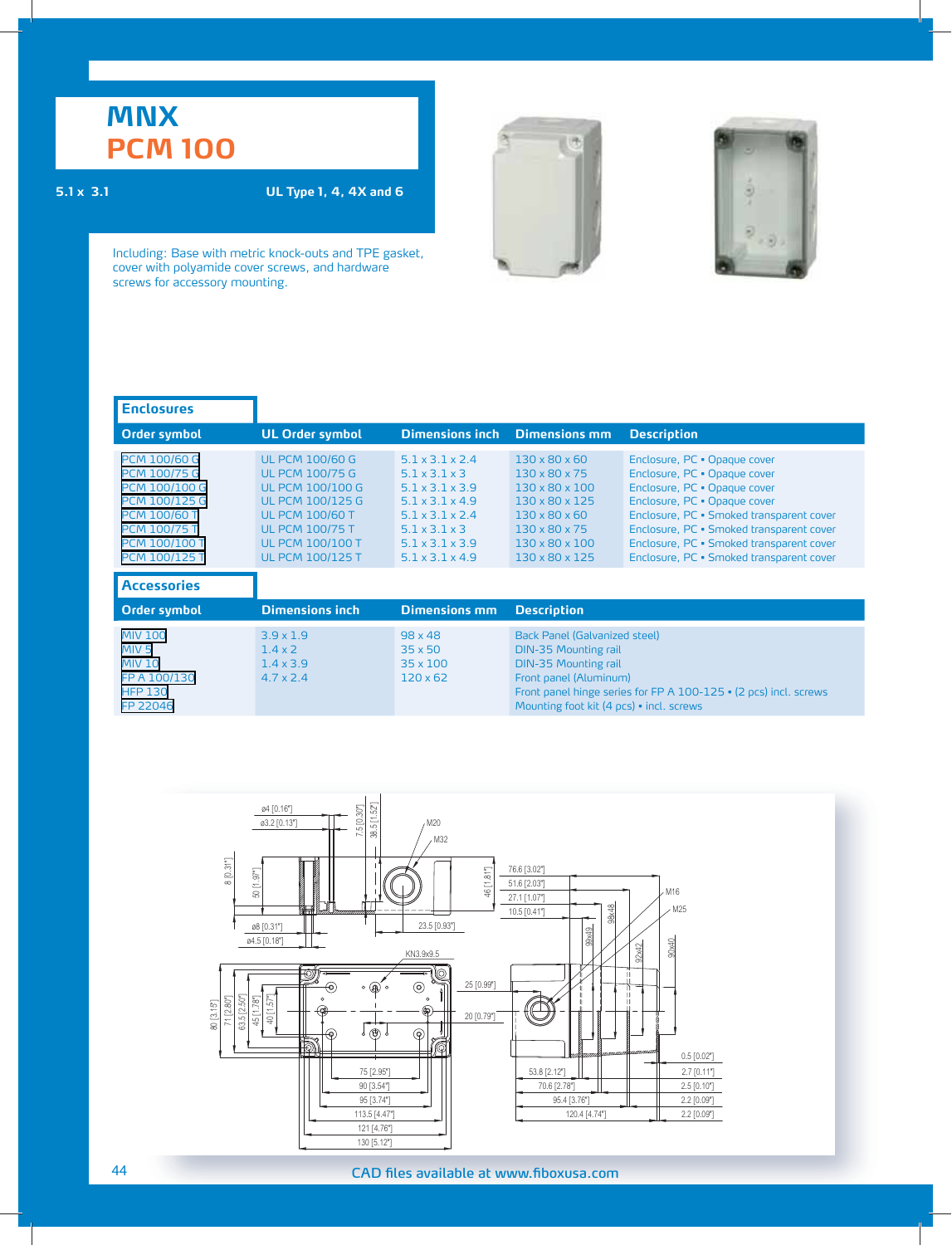



**5.1 x 5.1 UL Type 1, 4, 4X and 6**

| <b>Enclosures</b>                                                                                                                                                                 |                                                                                                                                                                                                                  |                                                                                                                                                                                                                                                  |                                                                                                                                                                                                                                      |                                                                                                                                                                                                                                                                                                              |
|-----------------------------------------------------------------------------------------------------------------------------------------------------------------------------------|------------------------------------------------------------------------------------------------------------------------------------------------------------------------------------------------------------------|--------------------------------------------------------------------------------------------------------------------------------------------------------------------------------------------------------------------------------------------------|--------------------------------------------------------------------------------------------------------------------------------------------------------------------------------------------------------------------------------------|--------------------------------------------------------------------------------------------------------------------------------------------------------------------------------------------------------------------------------------------------------------------------------------------------------------|
| Order symbol                                                                                                                                                                      | <b>UL Order symbol</b>                                                                                                                                                                                           | <b>Dimensions inch</b>                                                                                                                                                                                                                           | <b>Dimensions mm</b>                                                                                                                                                                                                                 | <b>Description</b>                                                                                                                                                                                                                                                                                           |
| <b>PCM 125/60 G</b><br><b>PCM 125/75 G</b><br><b>PCM 125/100 G</b><br>PCM 125/125 G<br><b>PCM 125/60 T</b><br><b>PCM 125/75 T</b><br><b>PCM 125/100 T</b><br><b>PCM 125/125 T</b> | <b>UL PCM 125/60 G</b><br><b>UL PCM 125/75 G</b><br><b>UL PCM 125/100 G</b><br><b>UL PCM 125/125 G</b><br><b>UL PCM 125/60 T</b><br><b>UL PCM 125/75 T</b><br><b>UL PCM 125/100 T</b><br><b>UL PCM 125/125 T</b> | $5.1 \times 5.1 \times 2.4$<br>$5.1 \times 5.1 \times 3$<br>$5.1 \times 5.1 \times 3.9$<br>$5.1 \times 5.1 \times 4.9$<br>$5.1 \times 5.1 \times 2.4$<br>$5.1 \times 5.1 \times 3$<br>$5.1 \times 5.1 \times 3.9$<br>$5.1 \times 5.1 \times 4.9$ | $130 \times 130 \times 60$<br>$130 \times 130 \times 75$<br>$130 \times 130 \times 100$<br>130 x 130 x 125<br>$130 \times 130 \times 60$<br>$130 \times 130 \times 75$<br>$130 \times 130 \times 100$<br>$130 \times 130 \times 125$ | Enclosure, PC . Opaque cover<br>Enclosure, PC . Opaque cover<br>Enclosure, PC . Opaque cover<br>Enclosure, PC . Opaque cover<br>Enclosure, PC · Smoked transparent cover<br>Enclosure, PC · Smoked transparent cover<br>Enclosure, PC · Smoked transparent cover<br>Enclosure, PC · Smoked transparent cover |
| <b>Accessories</b>                                                                                                                                                                |                                                                                                                                                                                                                  |                                                                                                                                                                                                                                                  |                                                                                                                                                                                                                                      |                                                                                                                                                                                                                                                                                                              |
| Order symbol                                                                                                                                                                      | <b>Dimensions inch</b>                                                                                                                                                                                           | <b>Dimensions mm</b>                                                                                                                                                                                                                             | <b>Description</b>                                                                                                                                                                                                                   |                                                                                                                                                                                                                                                                                                              |
| <b>MIV 125</b><br><b>MIV 10</b><br>FP A 125/130<br><b>HFP 130</b><br>FP 22046                                                                                                     | $3.9 \times 3.9$<br>$1.4 \times 3.9$<br>$4.7 \times 4.4$                                                                                                                                                         | $98 \times 98$<br>35 x 100<br>120 x 112                                                                                                                                                                                                          | <b>Back Panel (Galvanized steel)</b><br><b>DIN-35 Mounting rail</b><br>Front panel (Aluminum)<br>Front panel hinge series for FP A 100-125 • (2 pcs) incl. screws<br>Mounting foot kit (4 pcs) • incl. screws                        |                                                                                                                                                                                                                                                                                                              |

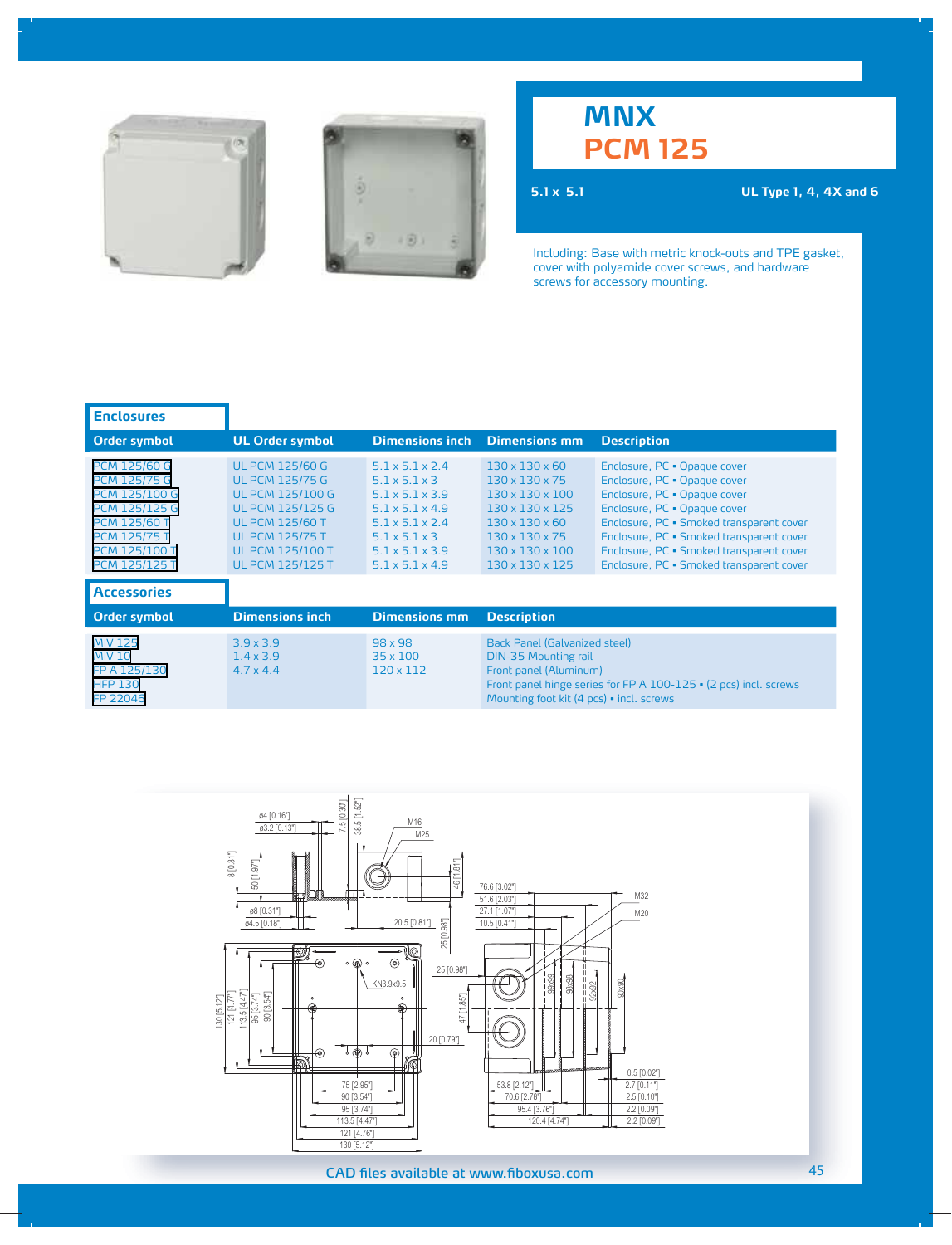### **7.1 x 5.1 UL Type 1, 4, 4X and 6**





| <b>Enclosures</b>                                                                                                                                                                                                                        |                                                                                                                                                                                                                                                                        |                                                                                                                                                                                                                                                                                                                |                                                                                                                                                                                                                                                                            |                                                                                                                                                                                                                                                                                                                                                                                          |
|------------------------------------------------------------------------------------------------------------------------------------------------------------------------------------------------------------------------------------------|------------------------------------------------------------------------------------------------------------------------------------------------------------------------------------------------------------------------------------------------------------------------|----------------------------------------------------------------------------------------------------------------------------------------------------------------------------------------------------------------------------------------------------------------------------------------------------------------|----------------------------------------------------------------------------------------------------------------------------------------------------------------------------------------------------------------------------------------------------------------------------|------------------------------------------------------------------------------------------------------------------------------------------------------------------------------------------------------------------------------------------------------------------------------------------------------------------------------------------------------------------------------------------|
| Order symbol                                                                                                                                                                                                                             | <b>UL Order symbol</b>                                                                                                                                                                                                                                                 | <b>Dimensions inch</b>                                                                                                                                                                                                                                                                                         | <b>Dimensions mm</b>                                                                                                                                                                                                                                                       | <b>Description</b>                                                                                                                                                                                                                                                                                                                                                                       |
| <b>PCM 150/60 G</b><br><b>PCM 150/75 G</b><br><b>PCM 150/100 G</b><br><b>PCM 150/125 G</b><br><b>PCM 150/150 G</b><br><b>PCM 150/60 T</b><br><b>PCM 150/75 T</b><br><b>PCM 150/100 T</b><br><b>PCM 150/125 T</b><br><b>PCM 150/150 T</b> | <b>UL PCM 150/60 G</b><br><b>UL PCM 150/75 G</b><br><b>UL PCM 150/100 G</b><br><b>UL PCM 150/125 G</b><br><b>UL PCM 150/150 G</b><br><b>UL PCM 150/60 T</b><br><b>UL PCM 150/75 T</b><br><b>UL PCM 150/100 T</b><br><b>UL PCM 150/125 T</b><br><b>UL PCM 150/150 T</b> | $7.1 \times 5.1 \times 2.4$<br>$7.1 \times 5.1 \times 3$<br>$7.1 \times 5.1 \times 3.9$<br>$7.1 \times 5.1 \times 4.9$<br>$7.1 \times 5.1 \times 5.9$<br>$7.1 \times 5.1 \times 2.4$<br>$7.1 \times 5.1 \times 3$<br>$7.1 \times 5.1 \times 3.9$<br>$7.1 \times 5.1 \times 4.9$<br>$7.1 \times 5.1 \times 5.9$ | $180 \times 130 \times 60$<br>$180 \times 130 \times 75$<br>$180 \times 130 \times 100$<br>$180 \times 130 \times 125$<br>180 x 130 x 150<br>$180 \times 130 \times 60$<br>$180 \times 130 \times 75$<br>$180 \times 130 \times 100$<br>180 x 130 x 125<br>180 x 130 x 150 | Enclosure, PC . Opaque cover<br>Enclosure, PC · Opaque cover<br>Enclosure, PC . Opaque cover<br>Enclosure, PC . Opaque cover<br>Enclosure, PC . Opaque cover<br>Enclosure, PC · Smoked transparent cover<br>Enclosure, PC · Smoked transparent cover<br>Enclosure, PC · Smoked transparent cover<br>Enclosure, PC · Smoked transparent cover<br>Enclosure, PC · Smoked transparent cover |
| <b>Accessories</b>                                                                                                                                                                                                                       |                                                                                                                                                                                                                                                                        |                                                                                                                                                                                                                                                                                                                |                                                                                                                                                                                                                                                                            |                                                                                                                                                                                                                                                                                                                                                                                          |
| Order symbol                                                                                                                                                                                                                             | <b>Dimensions inch</b>                                                                                                                                                                                                                                                 | <b>Dimensions mm</b>                                                                                                                                                                                                                                                                                           | <b>Description</b>                                                                                                                                                                                                                                                         |                                                                                                                                                                                                                                                                                                                                                                                          |
| <b>MIV 150</b><br><b>MIV 10</b><br><b>MIV 15</b><br>FP A 150/180<br><b>HFP 180</b><br>FP 22046                                                                                                                                           | $5.8 \times 3.9$<br>$1.4 \times 3.9$<br>$1.4 \times 5.9$<br>$6.7 \times 4.4$                                                                                                                                                                                           | 148 x 98<br>$35 \times 100$<br>$35 \times 150$<br>170 x 112                                                                                                                                                                                                                                                    | <b>Back Panel (Galvanized steel)</b><br><b>DIN-35 Mounting rail</b><br><b>DIN-35 Mounting rail</b><br>Front panel (Aluminum)<br>Front panel hinge series for FP A 150-200 • (2 pcs) incl. screws<br>Mounting foot kit (4 pcs) · incl. screws                               |                                                                                                                                                                                                                                                                                                                                                                                          |

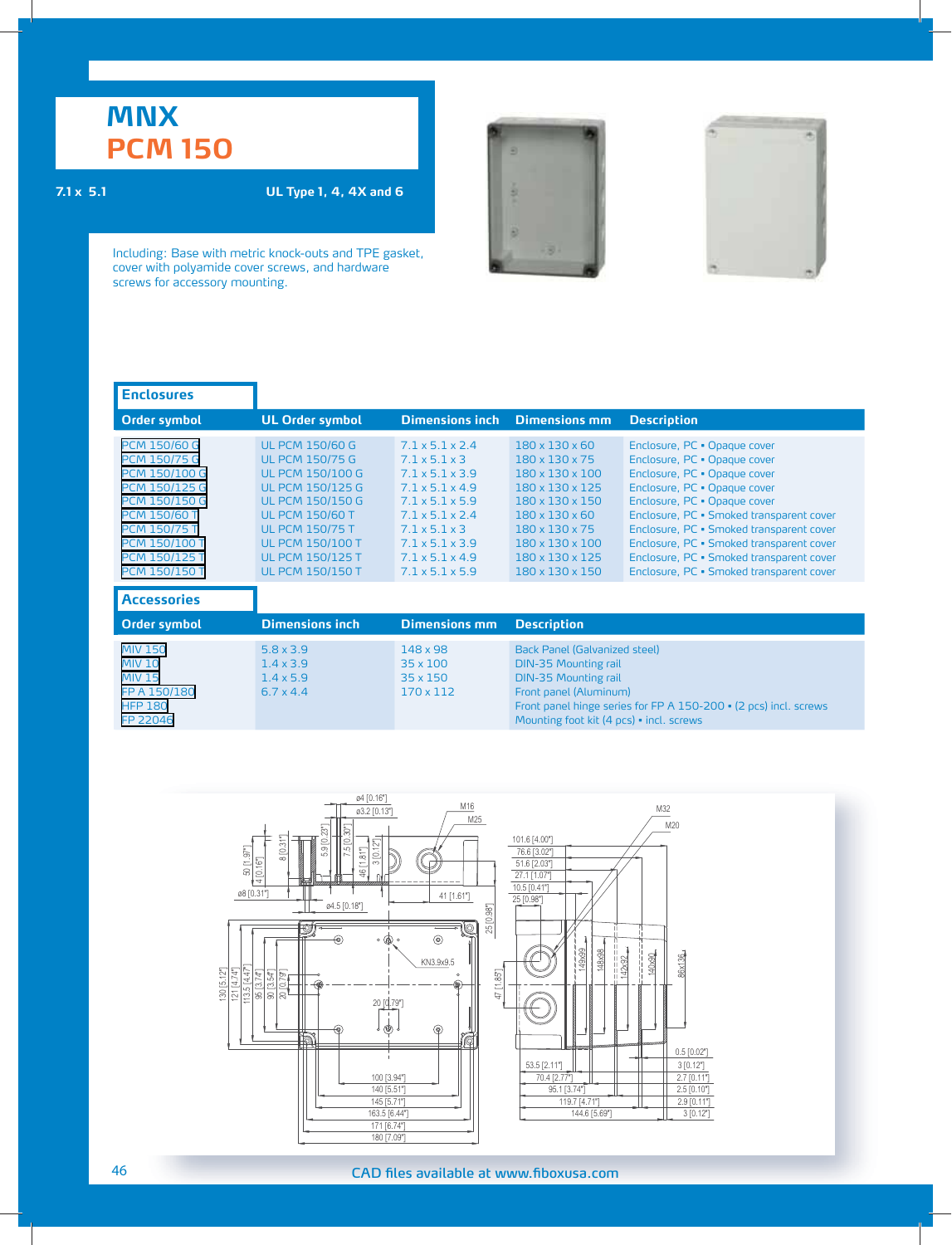



## **MNX PCM 150X**

**7.1 x 5.1 UL Type 1, 4, 4X and 6**

| <b>UL Order symbol</b>                                                                                                                                                                                                                                                             | <b>Dimensions inch</b>                                                                                                                                                                                                                                                                          | <b>Dimensions mm</b>                                                                                                                                                                                                         | <b>Description</b>                                                                                                                                                                                                                                                                                                                                                                       |
|------------------------------------------------------------------------------------------------------------------------------------------------------------------------------------------------------------------------------------------------------------------------------------|-------------------------------------------------------------------------------------------------------------------------------------------------------------------------------------------------------------------------------------------------------------------------------------------------|------------------------------------------------------------------------------------------------------------------------------------------------------------------------------------------------------------------------------|------------------------------------------------------------------------------------------------------------------------------------------------------------------------------------------------------------------------------------------------------------------------------------------------------------------------------------------------------------------------------------------|
| <b>UL PCM 150/85 XG</b><br><b>UL PCM 150/100 XG</b><br><b>UL PCM 150/125 XG</b><br><b>UL PCM 150/150 XG</b><br><b>UL PCM 150/175 XG</b><br><b>UL PCM 150/85 XT</b><br><b>UL PCM 150/100 XT</b><br><b>UL PCM 150/125 XT</b><br><b>UL PCM 150/150 XT</b><br><b>UL PCM 150/175 XT</b> | 71x51x33<br>$7.1 \times 5.1 \times 3.9$<br>$7.1 \times 5.1 \times 4.9$<br>$7.1 \times 5.1 \times 5.9$<br>$7.1 \times 5.1 \times 6.9$<br>$7.1 \times 5.1 \times 3.3$<br>$7.1 \times 5.1 \times 3.9$<br>$7.1 \times 5.1 \times 4.9$<br>$7.1 \times 5.1 \times 5.9$<br>$7.1 \times 5.1 \times 6.9$ | 180 x 130 x 85<br>$180 \times 130 \times 100$<br>180 x 130 x 125<br>$180 \times 130 \times 150$<br>180 x 130 x 175<br>$180 \times 130 \times 85$<br>180 x 130 x 100<br>180 x 130 x 125<br>180 x 130 x 150<br>180 x 130 x 175 | Enclosure, PC . Opaque cover<br>Enclosure, PC . Opaque cover<br>Enclosure, PC . Opaque cover<br>Enclosure, PC . Opaque cover<br>Enclosure, PC . Opaque cover<br>Enclosure, PC · Smoked transparent cover<br>Enclosure, PC · Smoked transparent cover<br>Enclosure, PC · Smoked transparent cover<br>Enclosure, PC · Smoked transparent cover<br>Enclosure, PC · Smoked transparent cover |
|                                                                                                                                                                                                                                                                                    |                                                                                                                                                                                                                                                                                                 |                                                                                                                                                                                                                              |                                                                                                                                                                                                                                                                                                                                                                                          |
| <b>Dimensions inch</b>                                                                                                                                                                                                                                                             | <b>Dimensions mm</b>                                                                                                                                                                                                                                                                            | <b>Description</b>                                                                                                                                                                                                           |                                                                                                                                                                                                                                                                                                                                                                                          |
| $5.8 \times 3.9$<br>$1.4 \times 3.9$<br>$1.4 \times 5.9$<br>$6.7 \times 4.4$                                                                                                                                                                                                       | 148 x 98<br>$35 \times 100$<br>$35 \times 150$<br>170 x 112                                                                                                                                                                                                                                     | <b>Back Panel (Galvanized steel)</b><br><b>DIN-35 Mounting rail</b><br><b>DIN-35 Mounting rail</b><br>Front panel (Aluminum)<br>Mounting foot kit (4 pcs) · incl. screws                                                     | Front panel hinge series for FP A 150-200 · (2 pcs) incl. screws                                                                                                                                                                                                                                                                                                                         |
|                                                                                                                                                                                                                                                                                    |                                                                                                                                                                                                                                                                                                 |                                                                                                                                                                                                                              |                                                                                                                                                                                                                                                                                                                                                                                          |

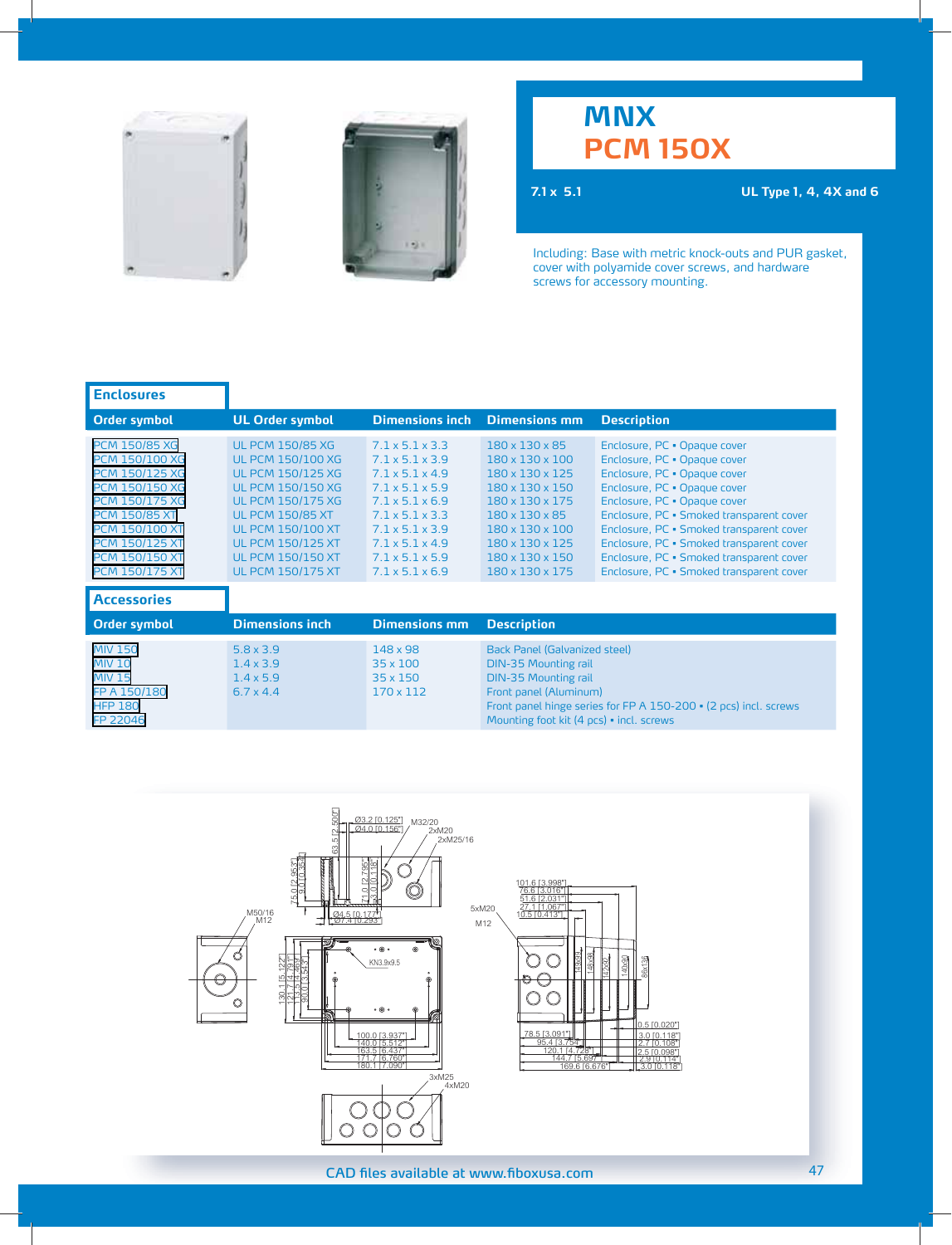### **7.1 x 7.1 UL Type 1, 4, 4X and 6**





| <b>Enclosures</b>                                                                                                                                                                                                                        |                                                                                                                                                                                                                                                                        |                                                                                                                                                                                                                                                                                               |                                                                                                                                                                                                                |                                                                                                                                                                                                                                                                                                                                                                                          |
|------------------------------------------------------------------------------------------------------------------------------------------------------------------------------------------------------------------------------------------|------------------------------------------------------------------------------------------------------------------------------------------------------------------------------------------------------------------------------------------------------------------------|-----------------------------------------------------------------------------------------------------------------------------------------------------------------------------------------------------------------------------------------------------------------------------------------------|----------------------------------------------------------------------------------------------------------------------------------------------------------------------------------------------------------------|------------------------------------------------------------------------------------------------------------------------------------------------------------------------------------------------------------------------------------------------------------------------------------------------------------------------------------------------------------------------------------------|
| Order symbol                                                                                                                                                                                                                             | <b>UL Order symbol</b>                                                                                                                                                                                                                                                 | <b>Dimensions inch</b>                                                                                                                                                                                                                                                                        | <b>Dimensions mm</b>                                                                                                                                                                                           | <b>Description</b>                                                                                                                                                                                                                                                                                                                                                                       |
| <b>PCM 175/60 G</b><br><b>PCM 175/75 G</b><br><b>PCM 175/100 G</b><br><b>PCM 175/125 G</b><br><b>PCM 175/150 G</b><br><b>PCM 175/60 T</b><br><b>PCM 175/75 T</b><br><b>PCM 175/100 T</b><br><b>PCM 175/125 T</b><br><b>PCM 175/150 T</b> | <b>UL PCM 175/60 G</b><br><b>UL PCM 175/75 G</b><br><b>UL PCM 175/100 G</b><br><b>UL PCM 175/125 G</b><br><b>UL PCM 175/150 G</b><br><b>UL PCM 175/60 T</b><br><b>UL PCM 175/75 T</b><br><b>UL PCM 175/100 T</b><br><b>UL PCM 175/125 T</b><br><b>UL PCM 175/150 T</b> | $7.1 \times 7.1 \times 2.4$<br>$7.1 \times 7.1 \times 3$<br>$7.1 \times 7.1 \times 3.9$<br>$7.1 \times 7.1 \times 4.9$<br>$7.1 \times 7.1 \times 5.9$<br>$71x71x24$<br>$7.1 \times 7.1 \times 3$<br>$7.1 \times 7.1 \times 3.9$<br>$7.1 \times 7.1 \times 4.9$<br>$7.1 \times 7.1 \times 5.9$ | $180 \times 180 \times 60$<br>180 x 180 x 75<br>180 x 180 x 100<br>180 x 180 x 125<br>180 x 180 x 150<br>$180 \times 180 \times 60$<br>180 x 180 x 75<br>180 x 180 x 100<br>180 x 180 x 125<br>180 x 180 x 150 | Enclosure, PC . Opaque cover<br>Enclosure, PC . Opaque cover<br>Enclosure, PC . Opaque cover<br>Enclosure, PC . Opaque cover<br>Enclosure, PC . Opaque cover<br>Enclosure, PC · Smoked transparent cover<br>Enclosure, PC · Smoked transparent cover<br>Enclosure, PC · Smoked transparent cover<br>Enclosure, PC · Smoked transparent cover<br>Enclosure, PC · Smoked transparent cover |
| <b>Accessories</b>                                                                                                                                                                                                                       |                                                                                                                                                                                                                                                                        |                                                                                                                                                                                                                                                                                               |                                                                                                                                                                                                                |                                                                                                                                                                                                                                                                                                                                                                                          |
| <b>Order symbol</b>                                                                                                                                                                                                                      | <b>Dimensions inch</b>                                                                                                                                                                                                                                                 | <b>Dimensions mm</b>                                                                                                                                                                                                                                                                          | <b>Description</b>                                                                                                                                                                                             |                                                                                                                                                                                                                                                                                                                                                                                          |
| <b>MIV 175</b><br><b>MIV 15</b><br>FP A 175/180<br><b>HFP 180</b><br>FP 22046                                                                                                                                                            | $5.8 \times 5.8$<br>$1.4 \times 5.9$<br>$6.7 \times 6.4$                                                                                                                                                                                                               | 148 x 148<br>$35 \times 150$<br>$170 \times 162$                                                                                                                                                                                                                                              | Back Panel (Galvanized steel)<br><b>DIN-35 Mounting rail</b><br>Front panel (Aluminum)<br>Front panel hinge series for FP A 150-200 · (2 pcs) incl. screws<br>Mounting foot kit (4 pcs) • incl. screws         |                                                                                                                                                                                                                                                                                                                                                                                          |

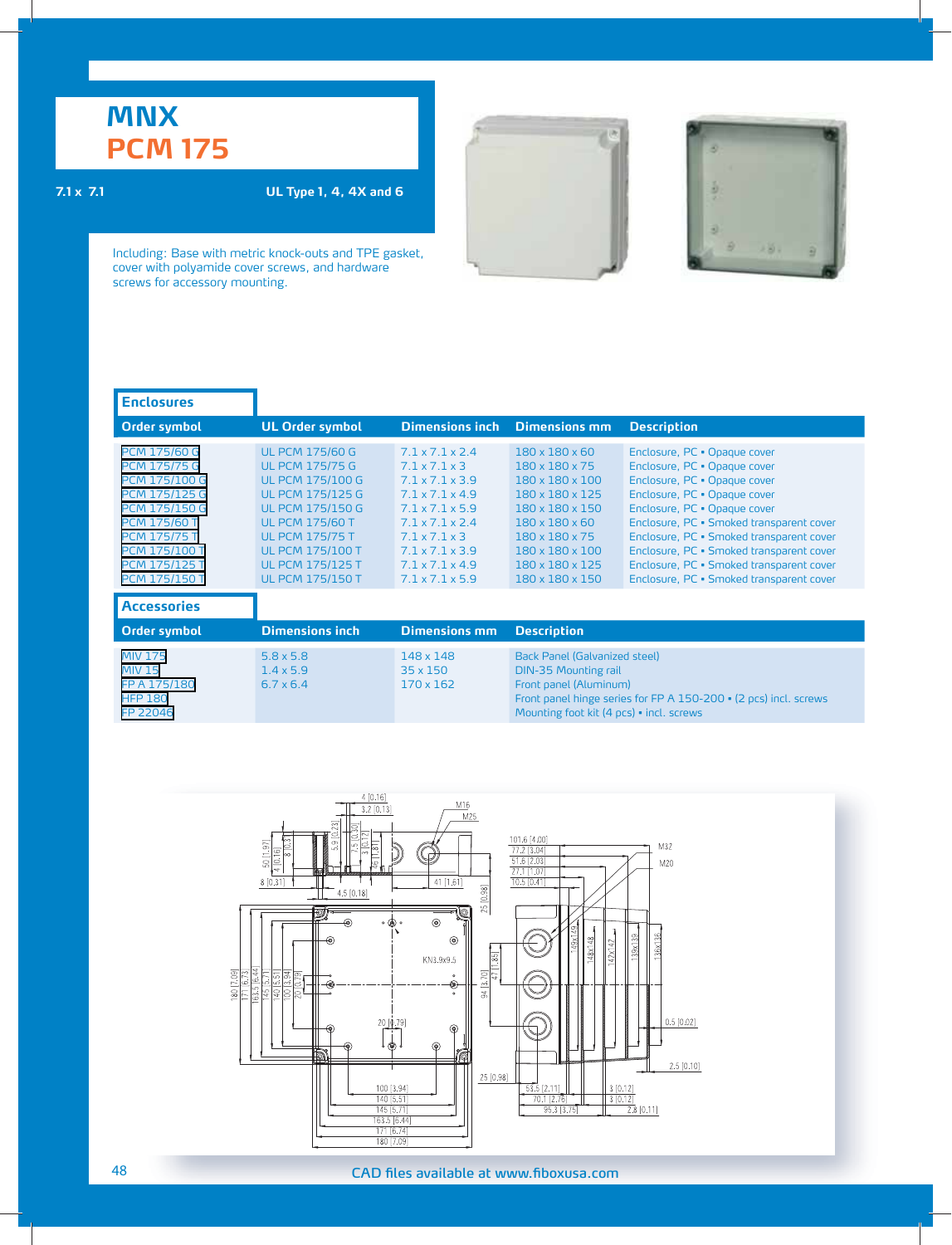

# **MNX PCM 175X**

**7.1 x 7.1 UL Type 1, 4, 4X and 6** 

Including: Base with metric knock-outs and PUR gasket, screws for mounting plate/DIN-rail and cover with polyamide cover screws.

| <b>Enclosures</b>                                                                                                                                                                                                                                    |                                                                                                                                                                                                                                                                                    |                                                                                                                                                                                                                                                                                                        |                                                                                                                                                                                          |                                                                                                                                                                                                                                                                                                                                                                                          |
|------------------------------------------------------------------------------------------------------------------------------------------------------------------------------------------------------------------------------------------------------|------------------------------------------------------------------------------------------------------------------------------------------------------------------------------------------------------------------------------------------------------------------------------------|--------------------------------------------------------------------------------------------------------------------------------------------------------------------------------------------------------------------------------------------------------------------------------------------------------|------------------------------------------------------------------------------------------------------------------------------------------------------------------------------------------|------------------------------------------------------------------------------------------------------------------------------------------------------------------------------------------------------------------------------------------------------------------------------------------------------------------------------------------------------------------------------------------|
| <b>Order symbol</b>                                                                                                                                                                                                                                  | <b>Order symbol UL</b>                                                                                                                                                                                                                                                             | <b>Dimensions inch</b>                                                                                                                                                                                                                                                                                 | <b>Dimensions mm</b>                                                                                                                                                                     | <b>Description</b>                                                                                                                                                                                                                                                                                                                                                                       |
| <b>PCM 175/85 XG</b><br><b>PCM 175/100 XG</b><br><b>PCM 175/125 XG</b><br><b>PCM 175/150 XG</b><br><b>PCM 175/175 XG</b><br><b>PCM 175/85 XT</b><br><b>PCM 175/100 XT</b><br><b>PCM 175/125 XT</b><br><b>PCM 175/150 XT</b><br><b>PCM 175/175 XT</b> | <b>UL PCM 175/85 XG</b><br><b>UL PCM 175/100 XG</b><br><b>UL PCM 175/125 XG</b><br><b>UL PCM 175/150 XG</b><br><b>UL PCM 175/175 XG</b><br><b>UL PCM 175/85 XT</b><br><b>UL PCM 175/100 XT</b><br><b>UL PCM 175/125 XT</b><br><b>UL PCM 175/150 XT</b><br><b>UL PCM 175/175 XT</b> | 7 1 x 7 1 x 3 3<br>$7.1 \times 7.1 \times 3.9$<br>$7.1 \times 7.1 \times 4.9$<br>$7.1 \times 7.1 \times 5.9$<br>$7.1 \times 7.1 \times 6.9$<br>$7.1 \times 7.1 \times 3.3$<br>$7.1 \times 7.1 \times 3.9$<br>$7.1 \times 7.1 \times 4.9$<br>$7.1 \times 7.1 \times 5.9$<br>$7.1 \times 7.1 \times 6.9$ | 180 x 180 x 85<br>180 x 180 x 100<br>180 x 180 x 125<br>180 x 180 x 150<br>180 x 180 x 175<br>180 x 180 x 85<br>180 x 180 x 100<br>180 x 180 x 125<br>180 x 180 x 150<br>180 x 180 x 175 | Enclosure, PC . Opaque cover<br>Enclosure, PC . Opaque cover<br>Enclosure, PC . Opaque cover<br>Enclosure, PC · Opaque cover<br>Enclosure, PC . Opaque cover<br>Enclosure, PC · Smoked transparent cover<br>Enclosure, PC · Smoked transparent cover<br>Enclosure, PC · Smoked transparent cover<br>Enclosure, PC · Smoked transparent cover<br>Enclosure, PC · Smoked transparent cover |
| <b>Accessories</b>                                                                                                                                                                                                                                   |                                                                                                                                                                                                                                                                                    |                                                                                                                                                                                                                                                                                                        |                                                                                                                                                                                          |                                                                                                                                                                                                                                                                                                                                                                                          |
| <b>Order symbol</b>                                                                                                                                                                                                                                  | <b>Dimensions inch</b>                                                                                                                                                                                                                                                             | <b>Dimensions mm</b>                                                                                                                                                                                                                                                                                   | <b>Description</b>                                                                                                                                                                       |                                                                                                                                                                                                                                                                                                                                                                                          |
| <b>MIV 175</b><br><b>MIV 15</b><br>FP A 175/180<br><b>HFP 180</b><br>FP 22046                                                                                                                                                                        | $5.8 \times 5.8$<br>$1.4 \times 5.9$<br>$6.7 \times 6.4$                                                                                                                                                                                                                           | 148 x 148<br>$35 \times 150$<br>170 x 162                                                                                                                                                                                                                                                              | <b>Back Panel (Galvanized steel)</b><br><b>DIN-35 Mounting rail</b><br>Front panel (Aluminum)<br>Mounting foot kit (4 pcs) · incl. screws                                                | Front panel hinge series for FP A 150-200 • (2 pcs) incl. screws                                                                                                                                                                                                                                                                                                                         |

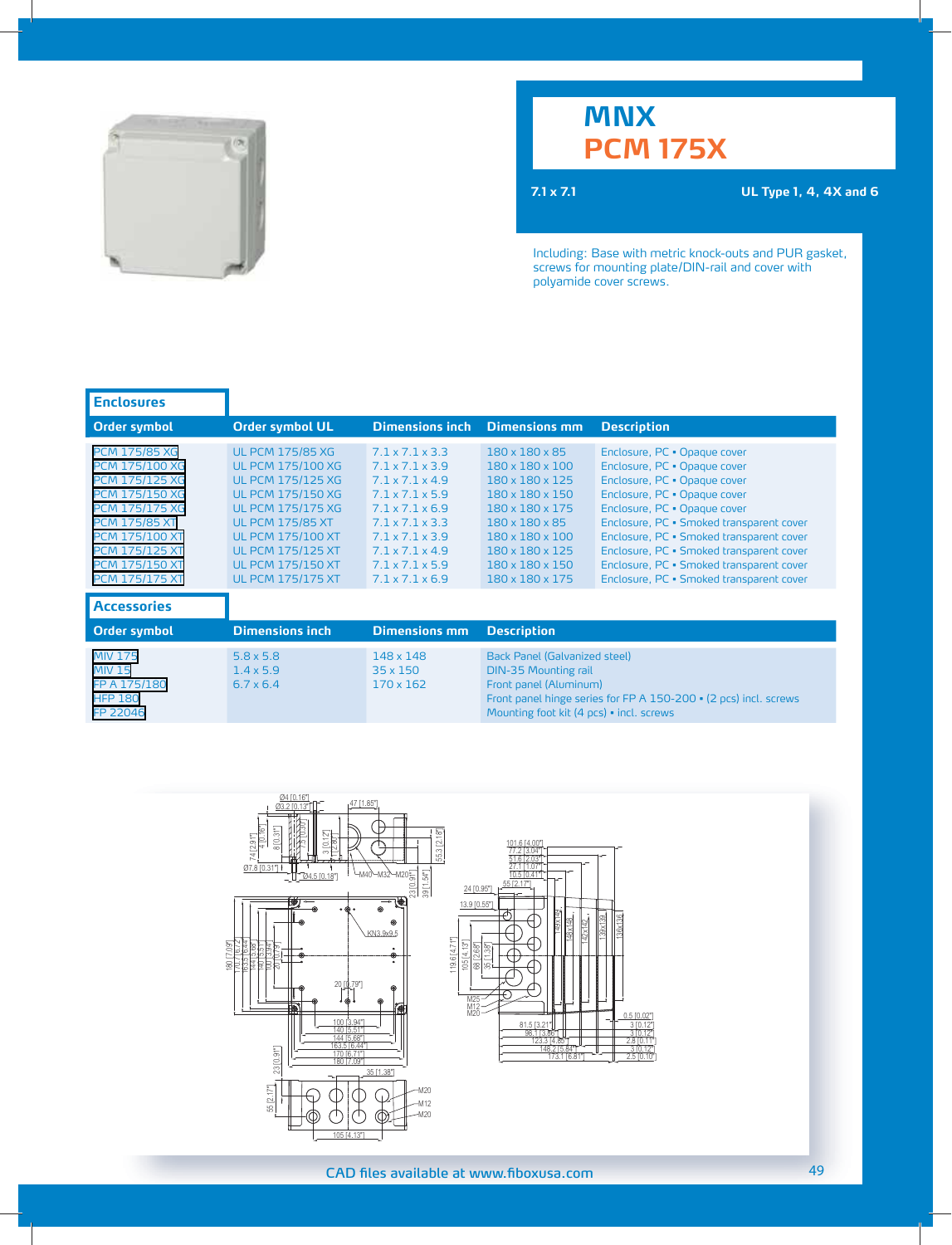**10.0 x 7.1 UL Type 1, 4, 4X and 6**



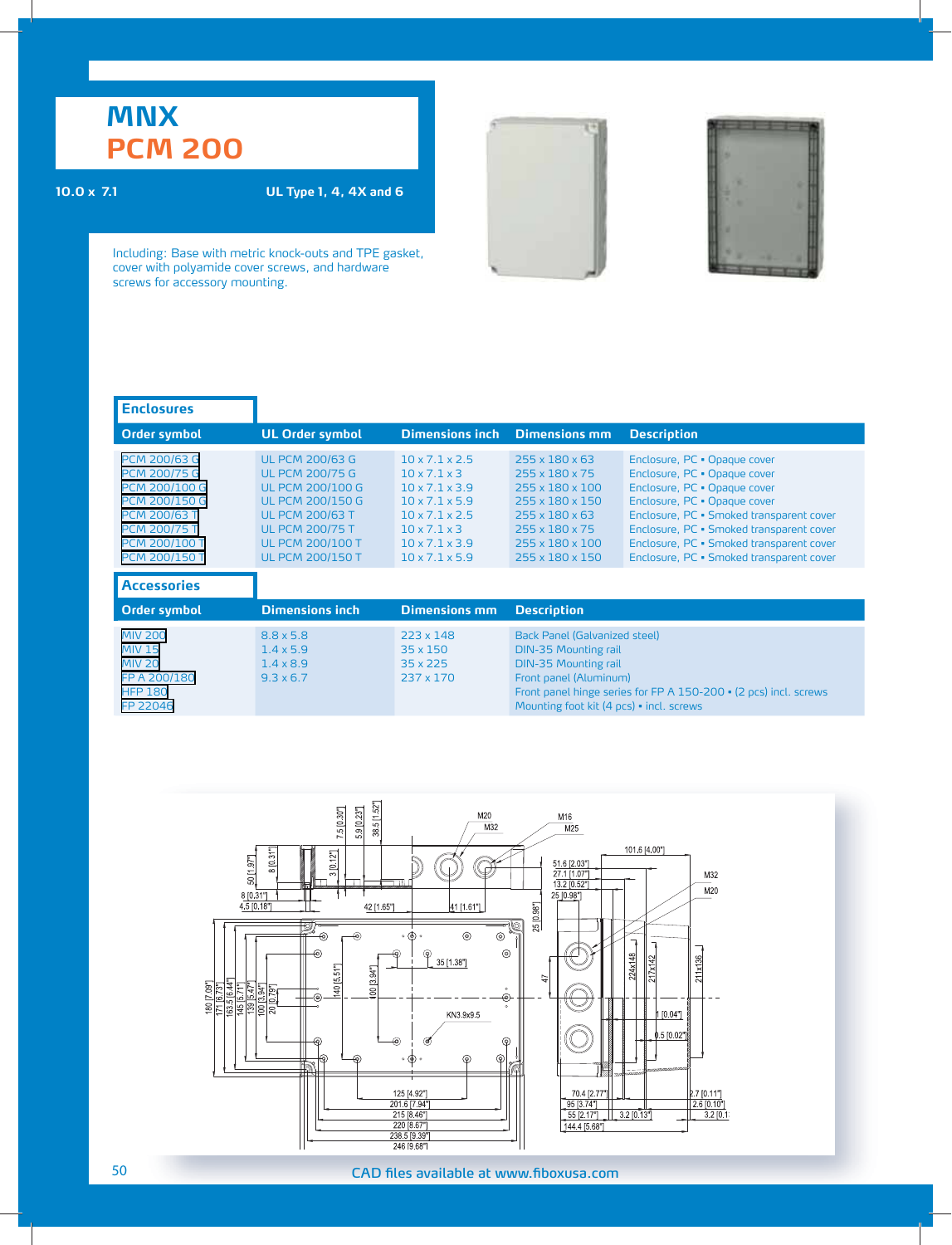



# **MNX PCM 200X**

**10.0 x 7.1 UL Type 1, 4, 4X and 6**

| <b>Enclosures</b>                                                                                                                                                                                  |                                                                                                                                                                                                                            |                                                                                                                                                                                                                            |                                                                                                                                                                   |                                                                                                                                                                                                                                                                                                              |
|----------------------------------------------------------------------------------------------------------------------------------------------------------------------------------------------------|----------------------------------------------------------------------------------------------------------------------------------------------------------------------------------------------------------------------------|----------------------------------------------------------------------------------------------------------------------------------------------------------------------------------------------------------------------------|-------------------------------------------------------------------------------------------------------------------------------------------------------------------|--------------------------------------------------------------------------------------------------------------------------------------------------------------------------------------------------------------------------------------------------------------------------------------------------------------|
| Order symbol                                                                                                                                                                                       | <b>UL Order symbol</b>                                                                                                                                                                                                     | <b>Dimensions inch</b>                                                                                                                                                                                                     | <b>Dimensions mm</b>                                                                                                                                              | <b>Description</b>                                                                                                                                                                                                                                                                                           |
| <b>PCM 200/88 XG</b><br><b>PCM 200/100 XG</b><br><b>PCM 200/125 XG</b><br><b>PCM 200/175 XG</b><br><b>PCM 200/88 XT</b><br><b>PCM 200/100 XT</b><br><b>PCM 200/125 XT</b><br><b>PCM 200/175 XT</b> | <b>UL PCM 200/88 XG</b><br><b>UL PCM 200/100 XG</b><br><b>UL PCM 200/125 XG</b><br><b>UL PCM 200/175 XG</b><br><b>UL PCM 200/88 XT</b><br><b>UL PCM 200/100 XT</b><br><b>UL PCM 200/125 XT</b><br><b>UL PCM 200/175 XT</b> | 10x71x35<br>$10 \times 7.1 \times 3.9$<br>$10 \times 7.1 \times 4.9$<br>$10 \times 7.1 \times 6.9$<br>$10 \times 7.1 \times 3.5$<br>$10 \times 7.1 \times 3.9$<br>$10 \times 7.1 \times 4.9$<br>$10 \times 7.1 \times 6.9$ | 255 x 180 x 88<br>255 x 180 x 100<br>255 x 180 x 125<br>255 x 180 x 175<br>255 x 180 x 88<br>255 x 180 x 100<br>255 x 180 x 125<br>255 x 180 x 175                | Enclosure, PC . Opaque cover<br>Enclosure, PC . Opaque cover<br>Enclosure, PC . Opaque cover<br>Enclosure, PC . Opaque cover<br>Enclosure, PC · Smoked transparent cover<br>Enclosure, PC · Smoked transparent cover<br>Enclosure, PC · Smoked transparent cover<br>Enclosure, PC · Smoked transparent cover |
| <b>Accessories</b>                                                                                                                                                                                 |                                                                                                                                                                                                                            |                                                                                                                                                                                                                            |                                                                                                                                                                   |                                                                                                                                                                                                                                                                                                              |
| <b>Order symbol</b>                                                                                                                                                                                | <b>Dimensions inch</b>                                                                                                                                                                                                     | <b>Dimensions mm</b>                                                                                                                                                                                                       | <b>Description</b>                                                                                                                                                |                                                                                                                                                                                                                                                                                                              |
| <b>MIV 200</b><br><b>MIV 15</b><br><b>MIV 20</b><br>FP A 200/180<br><b>HFP 180</b><br>FP 22046                                                                                                     | $8.8 \times 5.8$<br>$1.4 \times 5.9$<br>$1.4 \times 8.9$<br>$9.3 \times 6.7$                                                                                                                                               | 223 x 148<br>$35 \times 150$<br>35 x 225<br>237 x 170                                                                                                                                                                      | Back Panel (Galvanized steel)<br><b>DIN-35 Mounting rail</b><br><b>DIN-35 Mounting rail</b><br>Front panel (Aluminum)<br>Mounting foot kit (4 pcs) • incl. screws | Front panel hinge series for FP A 150-200 • (2 pcs) incl. screws                                                                                                                                                                                                                                             |

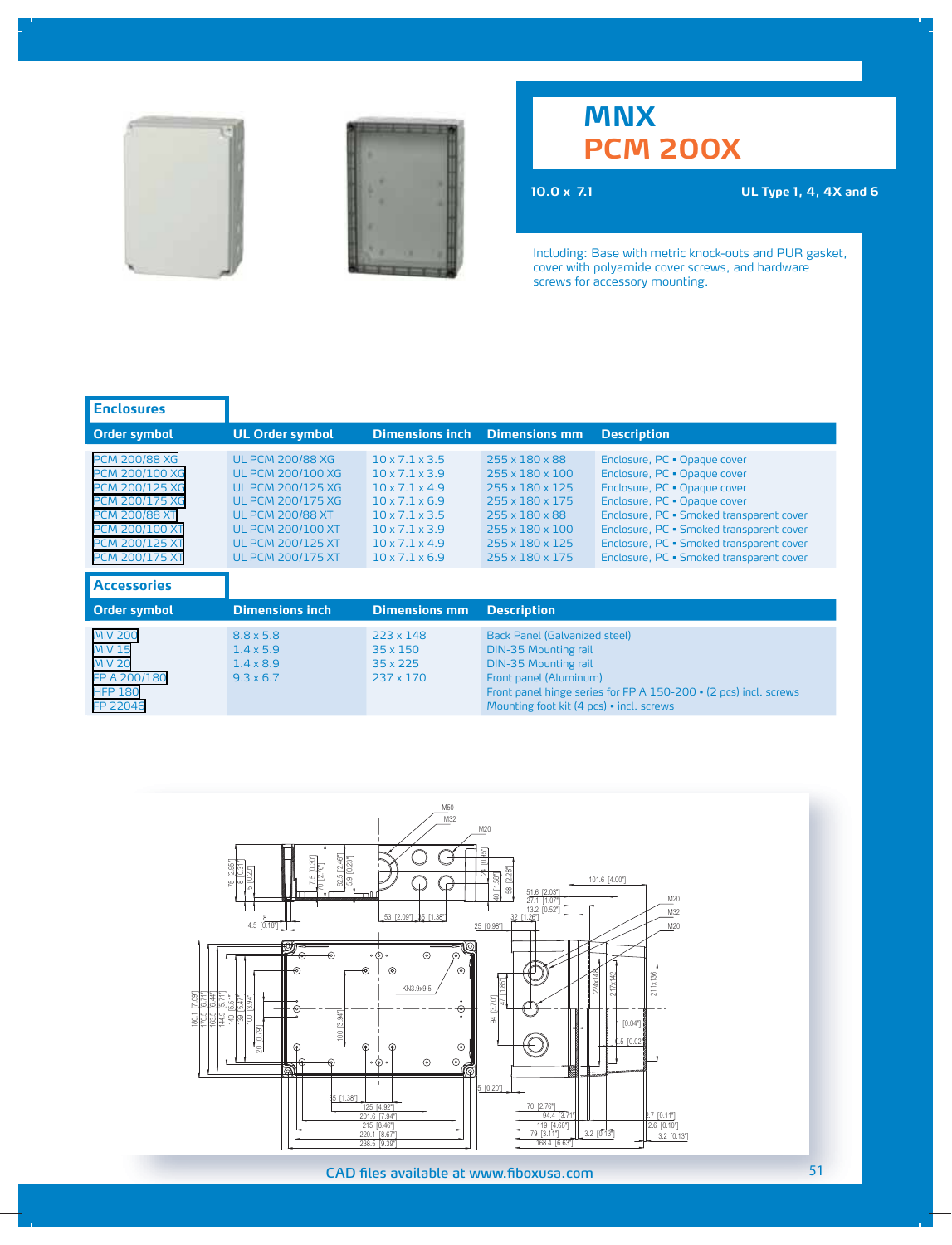## **MNX PCM 300Z**

### **14.2 x 10.0 NEMA 1, 4, 4X, and 6**

| <b>Enclosures</b>                                                                                                 |                                                                                                                    |                                                                                      |                                                                                                                                                                                                                                                               |
|-------------------------------------------------------------------------------------------------------------------|--------------------------------------------------------------------------------------------------------------------|--------------------------------------------------------------------------------------|---------------------------------------------------------------------------------------------------------------------------------------------------------------------------------------------------------------------------------------------------------------|
| <b>Order symbol</b>                                                                                               | <b>Dimensions inch</b>                                                                                             | <b>Dimensions mm</b>                                                                 | <b>Description</b>                                                                                                                                                                                                                                            |
| PCM 300/150 ZG<br><b>PCM 300/150 ZT</b>                                                                           | $14.2 \times 10 \times 6$<br>$14.2 \times 10 \times 6$                                                             | 360 x 255 x 152<br>360 x 255 x 152                                                   | Enclosure, PC . Opaque cover<br>Enclosure, PC · Smoked transparent cover                                                                                                                                                                                      |
| <b>Accessories</b>                                                                                                |                                                                                                                    |                                                                                      |                                                                                                                                                                                                                                                               |
| <b>Order symbol</b>                                                                                               | <b>Dimensions inch</b>                                                                                             | <b>Dimensions mm</b>                                                                 | <b>Description</b>                                                                                                                                                                                                                                            |
| <b>MIV 300</b><br><b>MIV 200</b><br><b>MIV 150</b><br><b>MIV 30</b><br><b>MIV 20</b><br><b>MIV 15</b><br>FP 10674 | $13 \times 8.9$<br>$8.8 \times 5.8$<br>$5.8 \times 3.9$<br>$1.4 \times 13$<br>$1.4 \times 8.9$<br>$1.4 \times 5.9$ | 330 x 225<br>$223 \times 148$<br>148 x 98<br>35 x 329<br>$35 \times 225$<br>35 x 150 | <b>Back Panel (Galvanized steel)</b><br><b>Back Panel (Galvanized steel)</b><br><b>Back Panel (Galvanized steel)</b><br><b>DIN-35 Mounting rail</b><br><b>DIN-35 Mounting rail</b><br><b>DIN-35 Mounting rail</b><br>Mounting foot kit (2 pcs) • incl. screws |

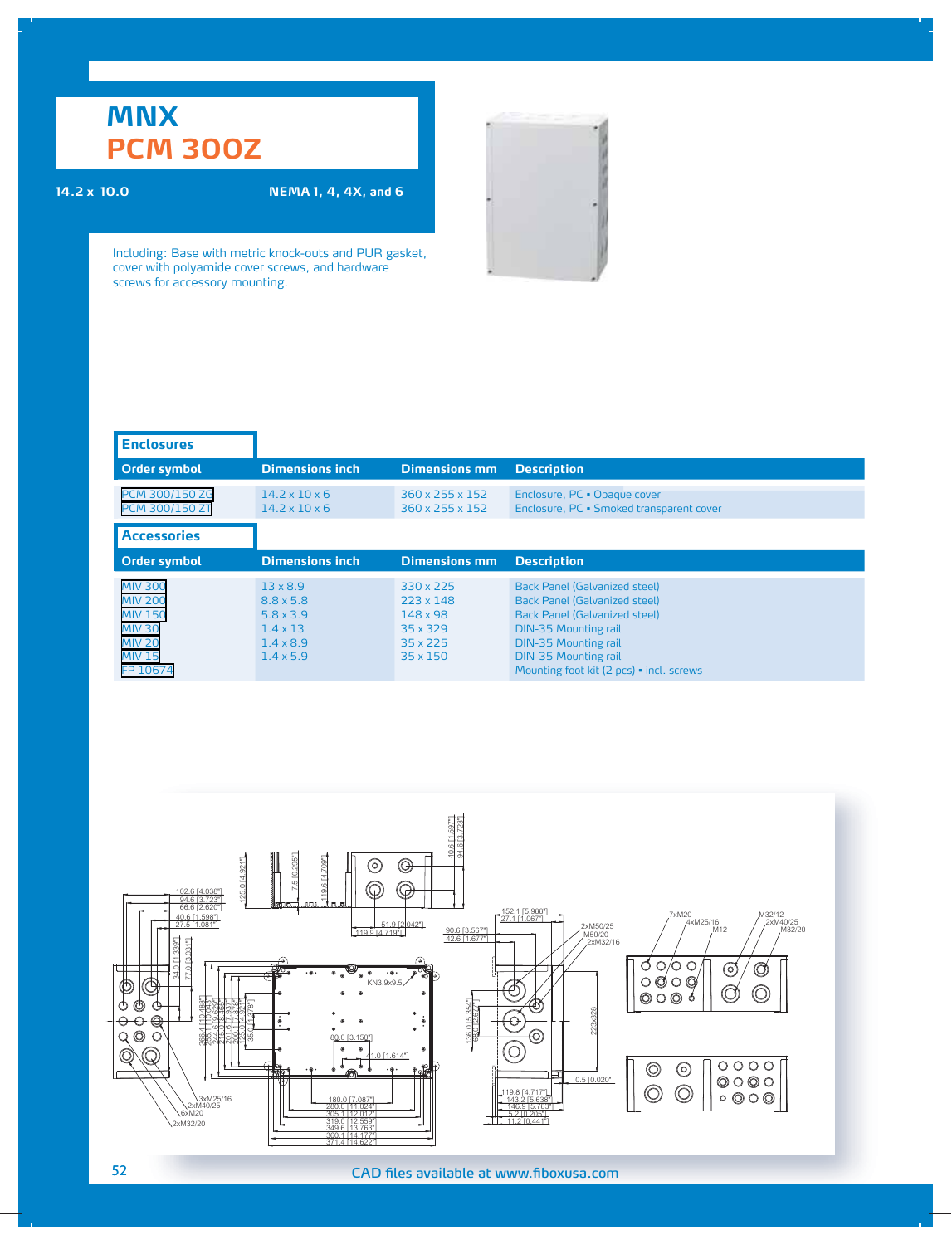## **ACCESSORIES**

### **Order symbol Description**

|  |  | Back Panels (Galvanized steel, sheet thickness 1,5 mm) |  |  |
|--|--|--------------------------------------------------------|--|--|
|--|--|--------------------------------------------------------|--|--|

| <b>MIV 95</b>  | $2.6 \times 3.1$ inch $\cdot$ 66 x 80 mm          |
|----------------|---------------------------------------------------|
| <b>MIV 100</b> | $3.9 \times 1.9$ inch $\cdot$ 98 x 48 mm          |
| <b>MIV 125</b> | $3.9 \times 3.9$ inch $\cdot$ 98 x 98 mm          |
| <b>MIV 150</b> | $5.8 \times 3.9$ inch $\cdot$ 148 x 98 mm         |
| <b>MIV 175</b> | $5.8 \times 5.8$ inch $\cdot$ 148 $\times$ 148 mm |
| <b>MIV 200</b> | $8.8 \times 5.8$ inch $\cdot$ 223 x 148 mm        |
| <b>MIV 300</b> | 13 x 8.9 inch = 330 x 225 mm                      |

### **DIN-35 Mounting rails (Galvanized steel, rail height 7,5 mm)**

| MIV <sub>5</sub> | $1.4 \times 2$ inch $\cdot$ 35 x 50 mm    |
|------------------|-------------------------------------------|
| <b>MIV 10</b>    | $1.4 \times 3.9$ inch $\cdot$ 35 x 100 mm |
| <b>MIV 15</b>    | $1.4 \times 5.9$ inch $\cdot$ 35 x 150 mm |
| <b>MIV 20</b>    | $1.4 \times 8.9$ inch $\cdot$ 35 x 225 mm |
| <b>MIV 30</b>    | $1.4 \times 13$ inch $\cdot$ 35 x 329 mm  |
|                  |                                           |

### **Front panels (Aluminum, sheet thickness 1,5 mm)**

| FP A 100/130 | $4.7 \times 2.4$ inch $\cdot$ 120 $\times$ 62 mm  |
|--------------|---------------------------------------------------|
| FP A 125/130 | 4.7 x 4.4 inch • 120 x 112 mm                     |
| FP A 150/180 | $6.7 \times 4.4$ inch $\cdot$ 170 $\times$ 112 mm |
| FP A 175/180 | $6.7 \times 6.4$ inch $\cdot$ 170 $\times$ 162 mm |
| FP A 200/180 | $9.3 \times 6.7$ inch $\cdot$ 237 $\times$ 170 mm |
|              |                                                   |

### **Front panel hinge series**

| <b>HFP 130</b> | Front panel hinge series for FP A 100-125 • (2 pcs) incl. screws |
|----------------|------------------------------------------------------------------|
| <b>HFP 180</b> | Front panel hinge series for FP A 150-200 • (2 pcs) incl. screws |

### **Hinges and wall mounting**

| TH A     | Gray plastic hinges (2 pcs) • incl. mounting screws |
|----------|-----------------------------------------------------|
| MB 14560 | Gray blind plug . Use with TH A hinges              |
| FP 22046 | Mounting foot kit (4 pcs) . incl. screws            |
| FP 10674 | Mounting foot kit (2 pcs) · incl. screws            |
|          |                                                     |

### **Cover screws**

[SS 14550L](http://catalogs.fibox.com/catalogs/Search.taf?_function=detail&_listcall=2&pg_id=66&Product_uid1=327&_UserReference=185D2B7DA4202BAF4E2571DB) Cover screw for 10/13 mm cover • Gray<br>SS 14551H Cover screw for 25-100 mm covers • Gra [SS 14551H](http://catalogs.fibox.com/catalogs/Search.taf?_function=detail&_listcall=2&pg_id=66&Product_uid1=328&_UserReference=185D2B7DA4202BAF4E2571DB) Cover screw for 25-100 mm covers = Gray<br>SS 14550BL Cover screw for 10/13 mm cover = Black [SS 14550BL](http://catalogs.fibox.com/catalogs/Search.taf?_function=detail&_listcall=2&pg_id=66&Product_uid1=329&_UserReference=185D2B7DA4202BAF4E2571DB) Cover screw for 10/13 mm cover • Black<br>SS 14551BH Cover screw for 25-100 mm covers • Bla Cover screw for 25-100 mm covers . Black

### **Gray screw set for Gray covers**

| <b>MBS LL</b> | Low cover $(10/13 \text{ mm})$ $\cdot$ Low base $(25 \text{ mm})$ |
|---------------|-------------------------------------------------------------------|
| <b>MBS LH</b> | Low cover (10/13 mm) • High base (50-125 mm)                      |
| <b>MBS HL</b> | High cover (25-100 mm) . Low base (25 mm)                         |
| MBS HH        | High cover (25-100 mm) . High base (50-125 mm)                    |

### **Black screw set for transparent covers**

| <b>MBS BLL</b> | Low cover $(10/13 \text{ mm})$ $\cdot$ Low base $(25 \text{ mm})$ |
|----------------|-------------------------------------------------------------------|
| <b>MBS BLH</b> | Low cover (10/13 mm) • High base (50 - 125 mm)                    |
| <b>MBS BHL</b> | High cover (25-100 mm) . Low base (25 mm)                         |
| <b>MBS BHH</b> | High cover (25-100 mm) • High base (50-125 mm)                    |